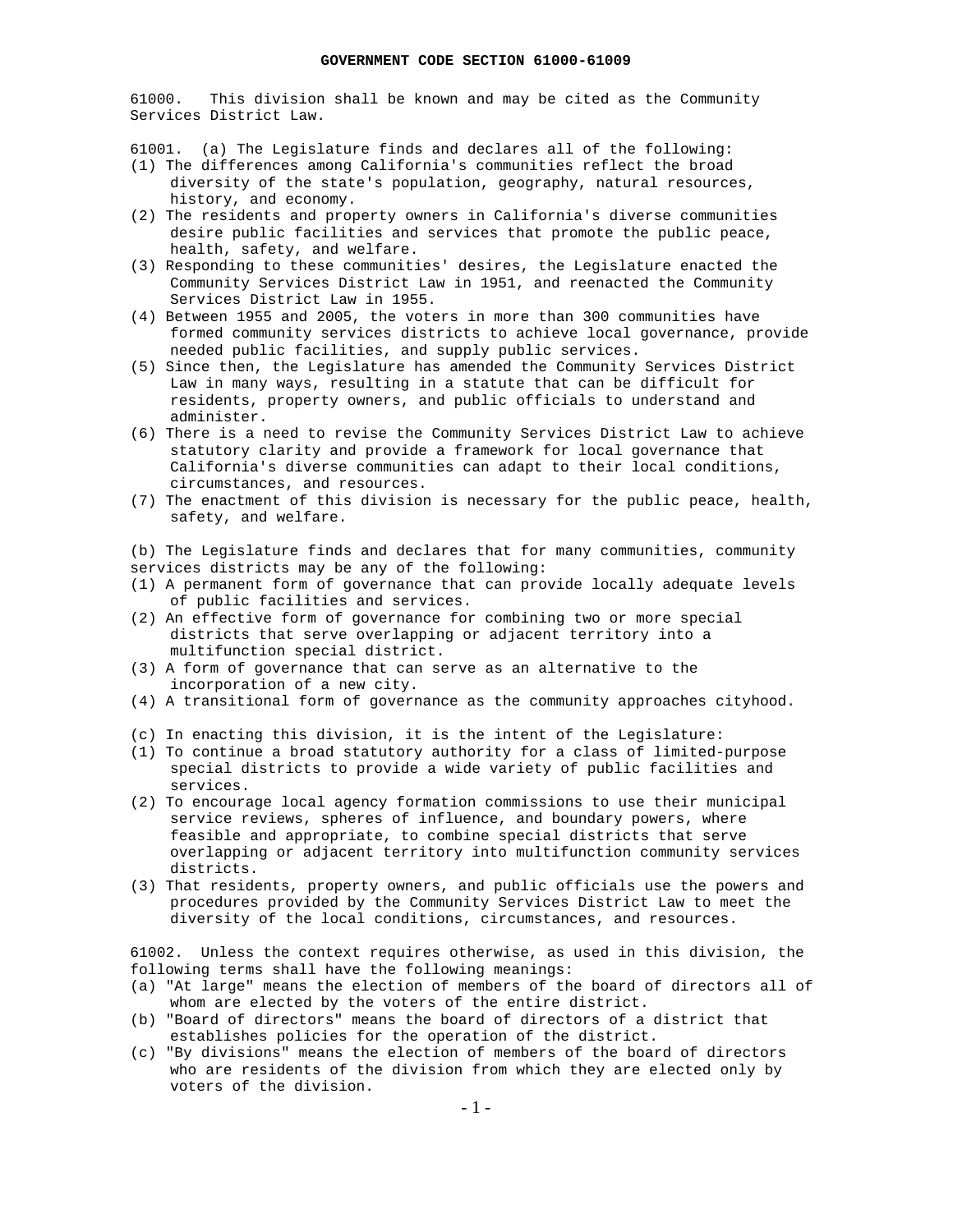- (d) "District" means a community services district created pursuant to this division or any of its statutory predecessors.
- (e) "From divisions" means the election of members of the board of directors who are residents of the division from which they are elected by the voters of the entire district.
- (f) "General manager" means the highest level management appointee who is directly responsible to the board of directors for the implementation of the policies established by the board of directors.
- (g) "Graffiti abatement" means the power to prevent graffiti on public or private property, receive reports of graffiti on public or private property, provide rewards not to exceed one thousand dollars (\$1,000) for information leading to the arrest and conviction of persons who apply graffiti on public or private property, abate graffiti as a public nuisance pursuant to Section 731 of the Code of Civil Procedure, remove graffiti from public or private property, and use the services of persons ordered by a court to remove graffiti.
- (h) "Latent power" means those services and facilities authorized by Part 3 (commencing with Section 61100) that the local agency formation commission has determined, pursuant to subdivision (h) of Section 56425, that a district did not provide prior to January 1, 2006.
- (i) "President" or "chair" means the presiding officer of the board of directors.
- (j) "Principal county" means the county having all or the greatest portion of the entire assessed valuation, as shown on the last equalized assessment roll of the county or counties, of all taxable property in the district.
- (k) "Secretary" means the secretary of the board of directors.
- (l) "Voter" means a voter as defined by Section 359 of the Elections Code.
- (m) "Zone" means a zone formed pursuant to Chapter 5 (commencing with Section 61140) of Part 3.

61003. (a) This division provides the authority for the organization and powers of community services districts. This division succeeds the former Division 3 (commencing with Section 61000) as added by Chapter 1746 of the Statutes of 1955, as subsequently amended, and any of its statutory predecessors.

- (b) Any community services district organized or reorganized pursuant to the former Division 3 or any of its statutory predecessors which was in existence on January 1, 2006, shall remain in existence as if it had been organized pursuant to this division.
- (c) Any improvement district of a community services district formed pursuant to the former Chapter 5 (commencing with Section 61710) of the former Part 5 or any of its statutory predecessors which was in existence on January 1, 2006, shall be deemed to be a zone as if it had been formed pursuant to Chapter 5 (commencing with Section 61140) of Part 3.
- (d) Any zone of a community services district formed pursuant to the former Chapter 2 (commencing with Section 61770) of the former Part 6 or any of its statutory predecessors which was in existence on January 1, 2006, shall remain in existence as if it had been organized pursuant to this division.
- (e) Any indebtedness, bond, note, certificate of participation, contract, special tax, benefit assessment, fee, election, ordinance, resolution, regulation, rule, or any other action of a district taken pursuant to the former Division 3 or any of its statutory predecessors which was taken before January 1, 2006, shall not be voided solely because of any error, omission, informality, misnomer, or failure to comply strictly with this division.
- (f) Any approval or determination, including, but not limited to, terms and conditions made with respect to a district by a local agency formation commission prior to January 1, 2006, shall remain in existence.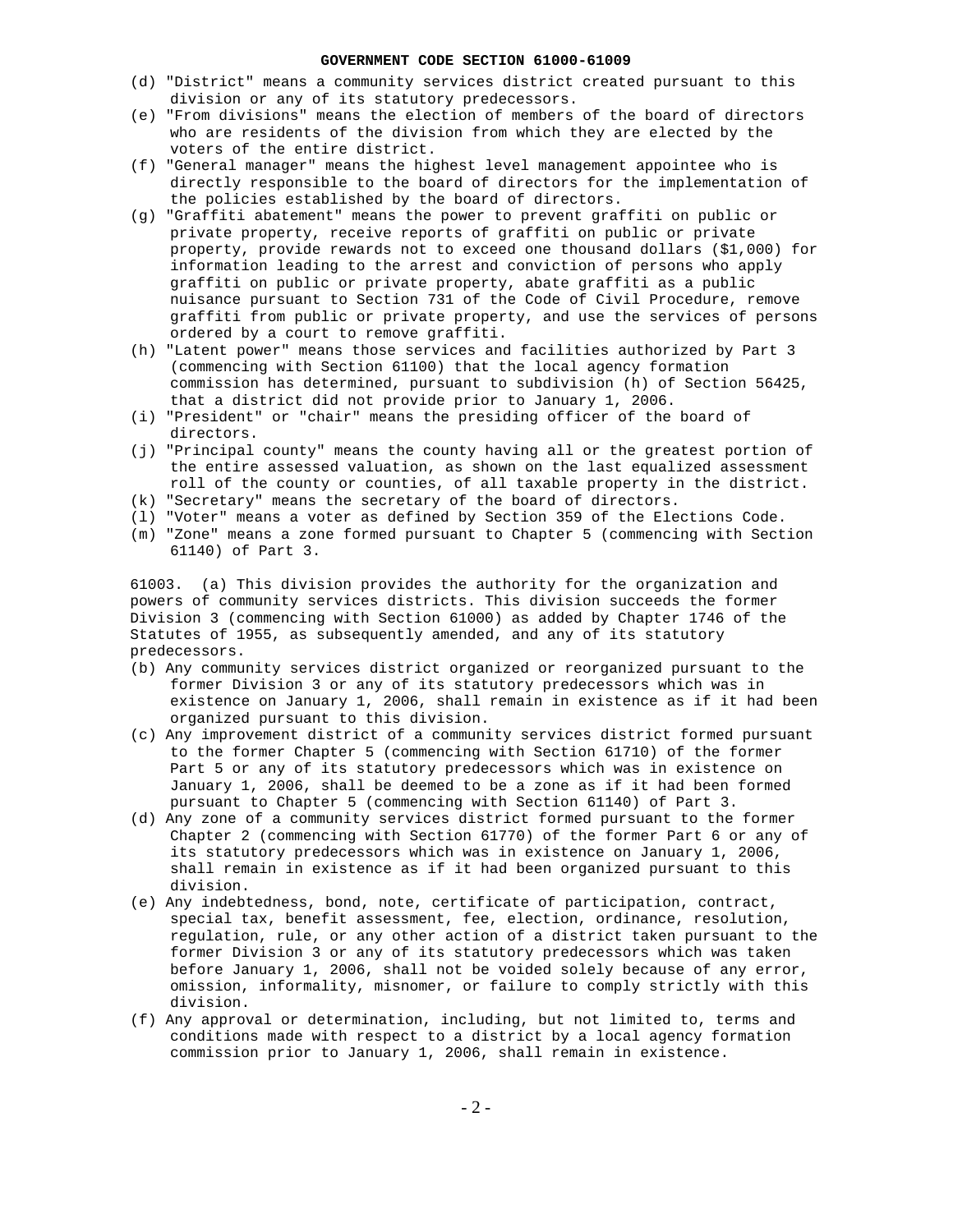61004. This division shall be liberally construed to effectuate its purposes.

61005. If any provision of this division or the application of any provision of this division in any circumstance or to any person, county, city, special district, school district, the state, or any agency or subdivision of the state is held invalid, that invalidity shall not affect other provisions or applications of this division that can be given effect without the invalid provision or application of the invalid provision, and to this end the provisions of this division are severable.

61006. (a) Any action to determine the validity of the organization of a district shall be brought pursuant to Chapter 9 (commencing with Section 860) of Title 10 of Part 2 of the Code of Civil Procedure.

(b) Any action to determine the validity of any bonds, warrants, contracts, obligations, or evidences of indebtedness of a district shall be brought pursuant to Chapter 9 (commencing with Section 860) of Title 10 of Part 2 of the Code of Civil Procedure.

(c) Any judicial action to compel performance of an action by a district, its officers, or its directors shall be brought pursuant to Section 1084 of the Code of Civil Procedure.

(d) Any judicial review of any administrative act taken after a hearing by a district shall be brought pursuant to Section 1094.5 of the Code of Civil Procedure.

61007. (a) Territory, whether incorporated or unincorporated, whether contiguous or noncontiguous, whether in one or more counties, may be included in a district.

(b) Except as provided in this part, the Cortese-Knox-Hertzberg Local Government Reorganization Act of 2000, Division 3 (commencing with Section 56000) of Title 5, shall govern any change of organization or reorganization of a district. In the case of any conflict between that division and this division, the provisions of this division shall prevail.

(c) A district shall be deemed an "independent special district," as defined by Section 56044, except when a county board of supervisors or a city council is the board of directors.

61008. (a) Except as otherwise provided in this division, districts are subject to the Uniform District Election Law, Part 4 (commencing with Section 10500) of Division 10 of the Elections Code.

(b) A board of directors may require that the election of members to the board of directors shall be held on the same day as the statewide general election pursuant to Section 10404 of the Elections Code.

(c) A district may conduct any election by all-mailed ballots pursuant to Division 4 (commencing with Section 4000) of the Elections Code. (d) A district may hold advisory elections pursuant to Section 9603 of the Elections Code.

61009. Whenever the boundaries of a district or a zone change, the district shall comply with Chapter 8 (commencing with Section 54900) of Part 1 of Division 2 of Title 5. 61010. A new district may be formed pursuant to this chapter.

61011. (a) A proposal to form a new district may be made by petition. The petition shall do all of the things required by Section 56700. In addition, the petition shall do all of the following:

- (1) State which of the services listed in Section 61100 it is proposed that the district be authorized to provide upon formation.
- (2) Set forth the proposed methods, including, but not limited to, special taxes, benefit assessments, and fees, by which the district will finance those services.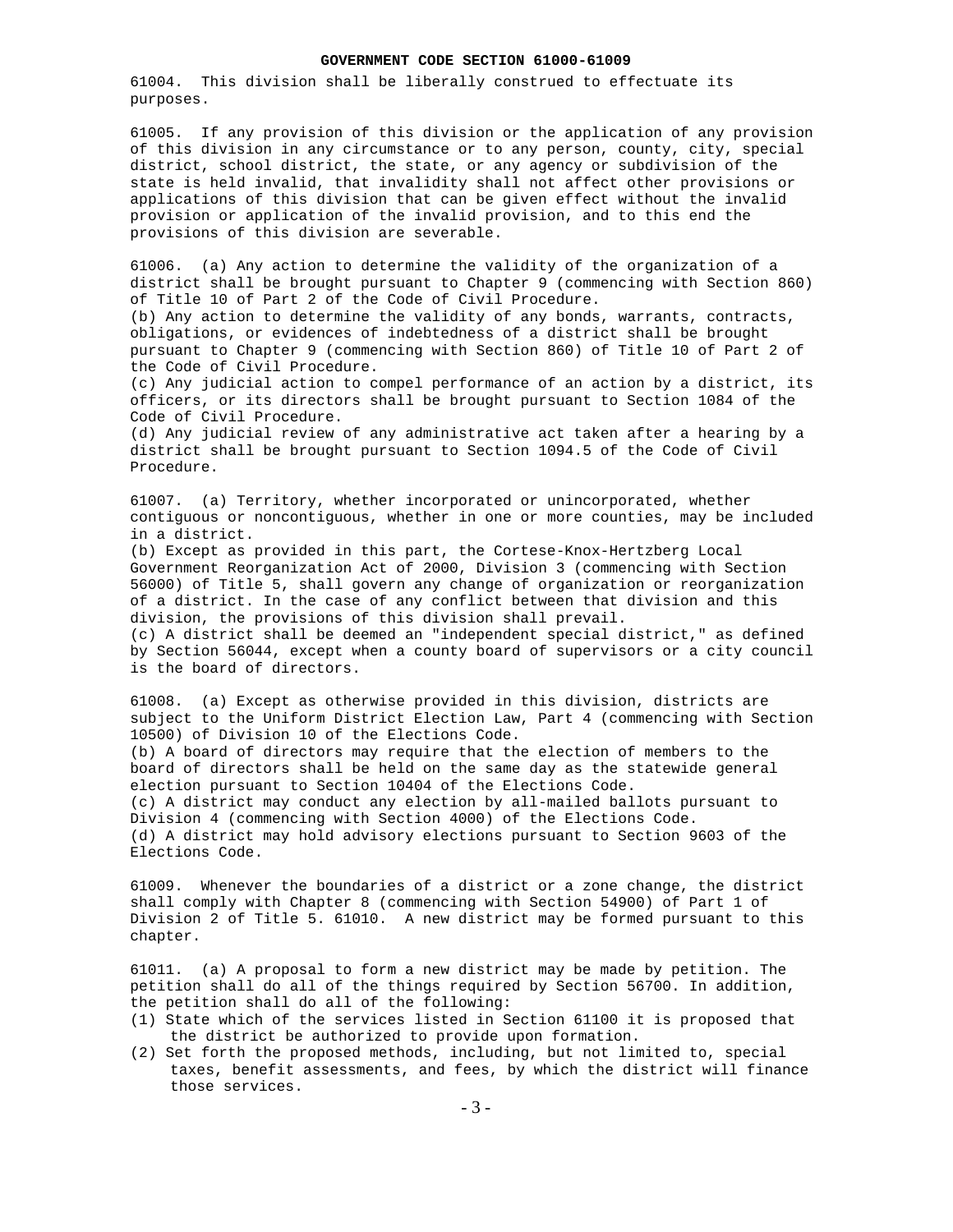- (3) Propose a name for the district.
- (4) Specify the method of selecting the initial board of directors, as provided in Chapter 1 (commencing with Section 61020) of Part 2.
- (b) The petitions, the proponents, and the procedures for certifying the sufficiency of the petitions shall comply with Chapter 2 (commencing with Section 56700) of Part 3 of Division 5. In the case of any conflict between that chapter and this chapter, the provisions of this chapter shall prevail.
- (c) The petition shall be signed by not less than 25 percent of the registered voters residing in the area to be included in the district, as determined by the local agency formation commission.

61012. (a) Before circulating any petition, the proponents shall publish a notice of intention which shall include a written statement not to exceed 500 words in length, setting forth the reasons for forming the district, the proposed services that the district will provide, and the proposed methods by which the district will be financed. The notice shall be published pursuant to Section 6061 in one or more newspapers of general circulation within the territory proposed to be included in the district. If the territory proposed to be included in the district is located in more than one county, publication of the notice shall be made in at least one newspaper of general circulation in each of the counties.

(b) The notice shall be signed by one or more of the proponents, and shall be in substantially the following form:

"Notice of Intent to Circulate Petition

"Notice is hereby given of the intention to circulate a petition proposing to form the \_\_\_\_\_\_\_\_\_\_\_\_\_\_ (name of the district). The reasons for forming the form the \_\_\_\_\_\_\_\_\_\_\_\_\_\_ (name of the district). The reasons for forming the proposed district are: \_\_\_\_\_\_\_\_\_\_\_\_\_\_. The proposed service(s) that the proposed district are: \_\_\_\_\_\_\_\_\_\_\_\_\_\_\_\_\_\_. The proposed service(s) that the district will provide are: \_\_\_\_\_\_\_\_\_\_\_\_. The proposed method(s) by which the district will finance those services are: \_\_\_\_\_\_\_\_\_\_\_\_\_\_." (c) Within five days after the date of publication, the proponents shall file with the executive officer of the local agency formation commission of the principal county a copy of the notice together with an affidavit made by a representative of the newspaper or newspapers in which the notice was published certifying to the fact of the publication. (d) After the filing required by subdivision (c), the petition may be circulated for signatures.

61013. (a) A proposal to form a new district may also be made by the adoption of a resolution of application by the legislative body of any county, city, or special district that contains any of the territory proposed to be included in the district. Except for the provisions regarding the signers, the signatures, and the proponents, a resolution of application shall contain all of the matters specified for a petition in Section 61011. (b) Before adopting a resolution of application, the legislative body shall hold a public hearing on the resolution. Notice of the hearing shall be published pursuant to Section 6061 in one or more newspapers of general circulation within the county, city, or special district. At least 20 days before the hearing, the legislative body shall give mailed notice of its hearing to the executive officer of the local agency formation commission of the principal county. The notice shall generally describe the proposed formation of the district and the territory proposed to be included in the district.

(c) The clerk of the legislative body shall file a certified copy of the resolution of application with the executive officer of the local agency formation commission of the principal county.

61014. (a) Once the proponents have filed a sufficient petition or a legislative body has filed a resolution of application, the local agency formation commission shall proceed pursuant to Part 3 (commencing with Section 56650) of Division 3 of Title 5.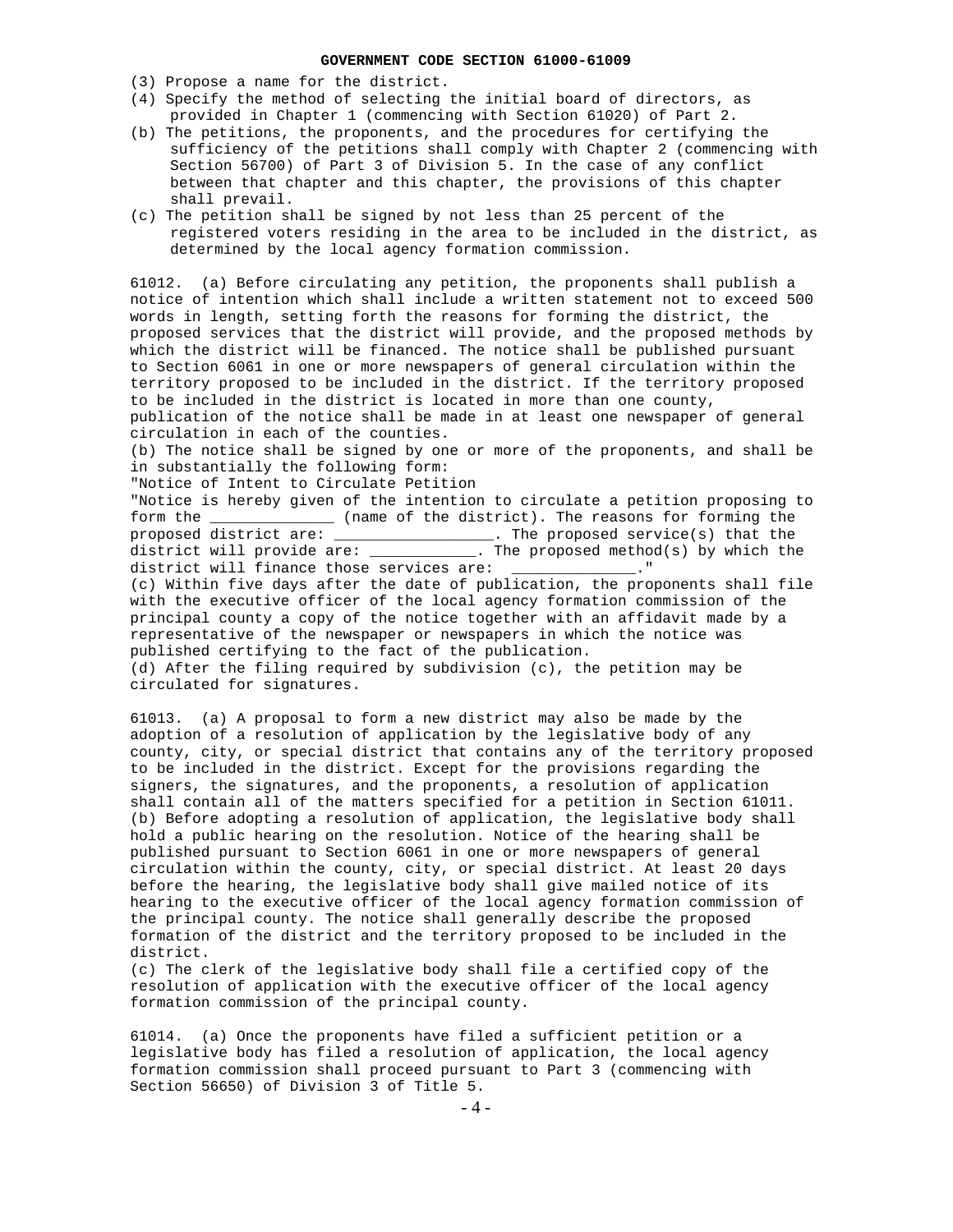(b) Notwithstanding any other provision of law, a local agency formation commission shall not approve a proposal that includes the formation of a district unless the commission determines that the proposed district will have sufficient revenues to carry out its purposes. (c) Notwithstanding subdivision (b), a local agency formation commission may approve a proposal that includes the formation of a district where the commission has determined that the proposed district will not have sufficient revenue provided that the commission conditions its approval on the concurrent approval of special taxes or benefit assessments that will generate those sufficient revenues. In approving the proposal, the commission shall provide that, if the voters or property owners do not approve the special taxes or benefit assessments, the proposed district shall not be formed. (d) If the local agency formation commission approves the proposal for the formation of a district, then the commission shall proceed pursuant to Part 4 (commencing with Section 57000) of Division 3 of Title 5. (e) Notwithstanding Section 57075, the local agency formation commission shall take one of the following actions: (1) If a majority protest exists in accordance with Section 57078, the commission shall terminate proceedings. (2) If no majority protest exists, the commission shall do either of the following: (A) Order the formation subject to the approval by the voters. (B) Order the formation subject to the approval by the voters of a special tax or the approval by the property owners of a special benefit assessment, pursuant to subdivision (c). (f) If the local agency formation commission orders the formation of a district pursuant to paragraph (2) of subdivision (e), the commission shall direct the board of supervisors to direct county officials to conduct the necessary elections on behalf of the proposed district. 61020. The initial board of directors of a district formed on or after January 1, 2006, shall be determined pursuant to this chapter. 61021. (a) Except as provided in this chapter, the initial board of directors shall be elected. (b) The directors may be elected by one of the following methods: (1) At large. (2) By divisions. (3) From divisions. (c) The elections and terms of office shall be determined pursuant to the Uniform District Election Law, Part 4 (commencing with Section 10500) of the Elections Code. 61022. (a) In the case of a proposed district which contains only unincorporated territory in a single county and less than 100 voters, the local agency formation commission may provide, as a term and condition of approving the formation of the district, that the county board of supervisors shall be the initial board of directors until conversion to an elected board of directors. (b) The board of supervisors shall adopt a resolution pursuant to subdivision (b) of Section 61027, placing the question of having an elected board of directors on the ballot when any of the following occurs: (1) When the registrar of voters certifies in writing that the number of voters in the district has reached or exceeded 500. (2) When the registrar of voters certifies in writing that the number of voters in the district has reached or exceeded a lower number specified by the local agency formation commission as a term and condition of approving the formation of the district. (3) Ten years after the effective date of the district's formation. (4) The local agency formation commission has required, as a term and condition of approving the formation of the district, placing the question of

- 5 -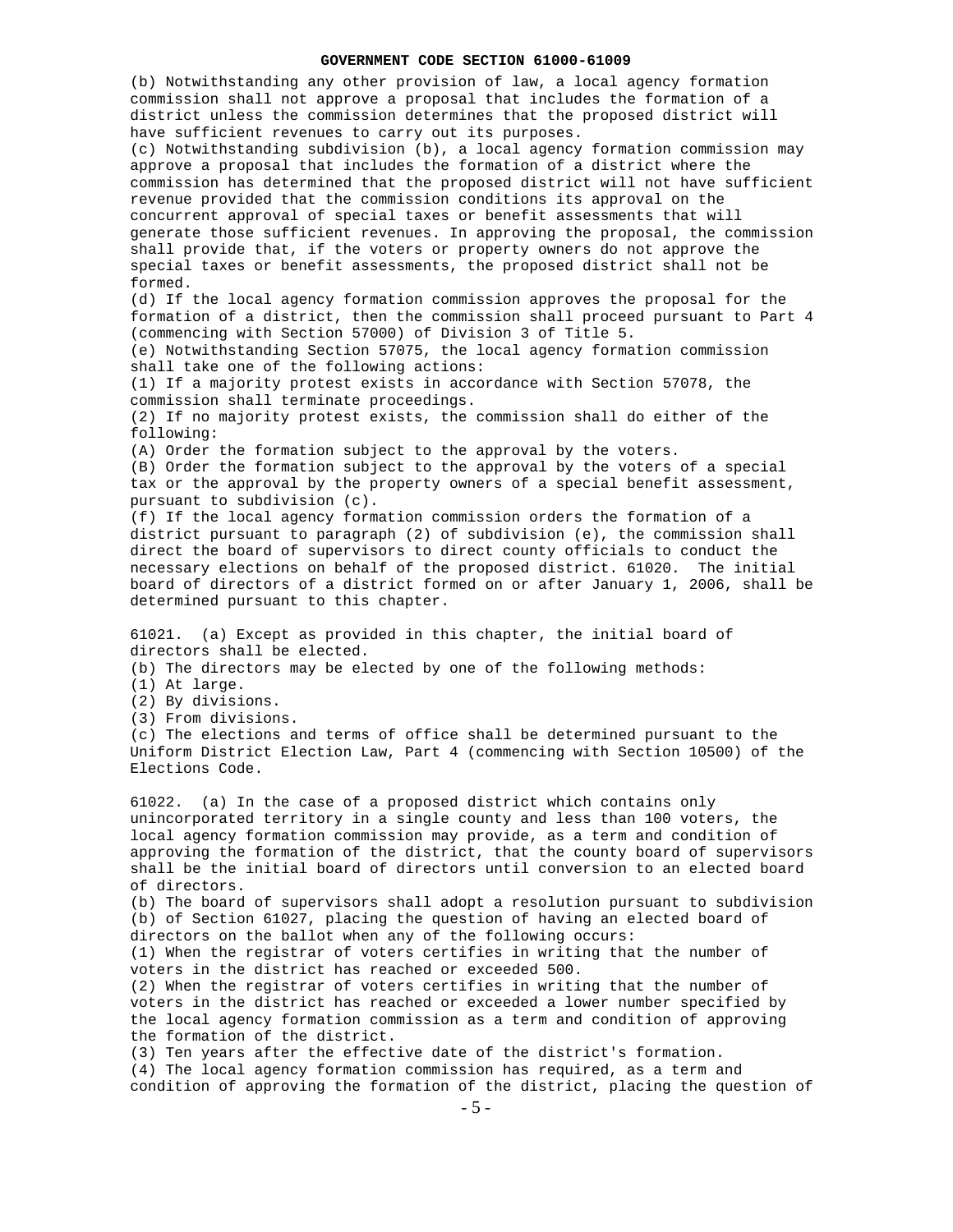having an elected board of directors on the ballot in less than 10 years after the effective date of the district's formation.

(c) At the election, the voters shall also elect members to the district's board of directors. Those persons shall take office only if a majority of the voters voting upon the question of having an elected board are in favor of the question.

(d) If the question is submitted to the voters at a general district election, the notice required by Section 12112 of the Elections Code shall contain a statement of the question to appear on the ballot. If the question is submitted to the voters at a special election, the notice of election and ballot shall contain a statement of the question. 61025. (a) If a majority of the voters voting upon the question are in favor of the question at a general district or special election, a board of directors may be elected by one of the following methods:

(1) At large.

(2) By divisions.

(3) From divisions.

(b) The board of directors may adopt a resolution placing the question on the ballot. Alternatively, upon receipt of a petition signed by at least 25 percent of the registered voters of the district, the board of directors shall adopt a resolution placing the question on the ballot.

(c) If the question is submitted to the voters at a general district election, the notice required by Section 12112 of the Elections Code shall contain a statement of the question to appear on the ballot. If the question is submitted to the voters at a special election, the notice of election and ballot shall contain a statement of the question.

(d) If the majority of voters voting upon the question approves of the election of directors either by divisions or from divisions, the board of directors shall promptly adopt a resolution dividing the district into five divisions. The resolution shall assign a number to each division. Using the last decennial census as a basis, the divisions shall be as nearly equal in population as possible. In establishing the boundaries of the divisions, the board of directors may give consideration to the following factors: (1) Topography.

(2) Geography.

(3) Cohesiveness, contiguity, integrity, and compactness of territory.

(4) Community of interests of the divisions.

(e) If the majority of voters voting upon the question approves of the election of directors either by divisions or from divisions, then at the next election, the members of the board of directors shall be so elected. Each member elected by division or from division shall be a resident of the election division by which or from which he or she is elected. At the district general election, following the approval by the voters of the election of directors either by divisions or from divisions, the board of directors shall assign vacancies on the board of directors created by the expiration of terms to the respective divisions and the vacancies shall be filled either by or from those divisions.

(f) If the majority of voters voting on the question approves of the election of directors at large, the board of directors shall promptly adopt a resolution dissolving the divisions which had existed.

61026. In the case of a board of directors elected by divisions or from divisions, the board of directors shall adjust the boundaries of the divisions before November 1 of the year following the year in which each decennial census is taken. If at any time between each decennial census, a change of organization or reorganization alters the population of the district, the board of directors shall reexamine the boundaries of its divisions. If the board of directors finds that the population of any division has varied so that the divisions no longer meet the criteria specified in subdivision (d) of Section 61025, the board of directors shall adjust the boundaries of the divisions so that the divisions shall be as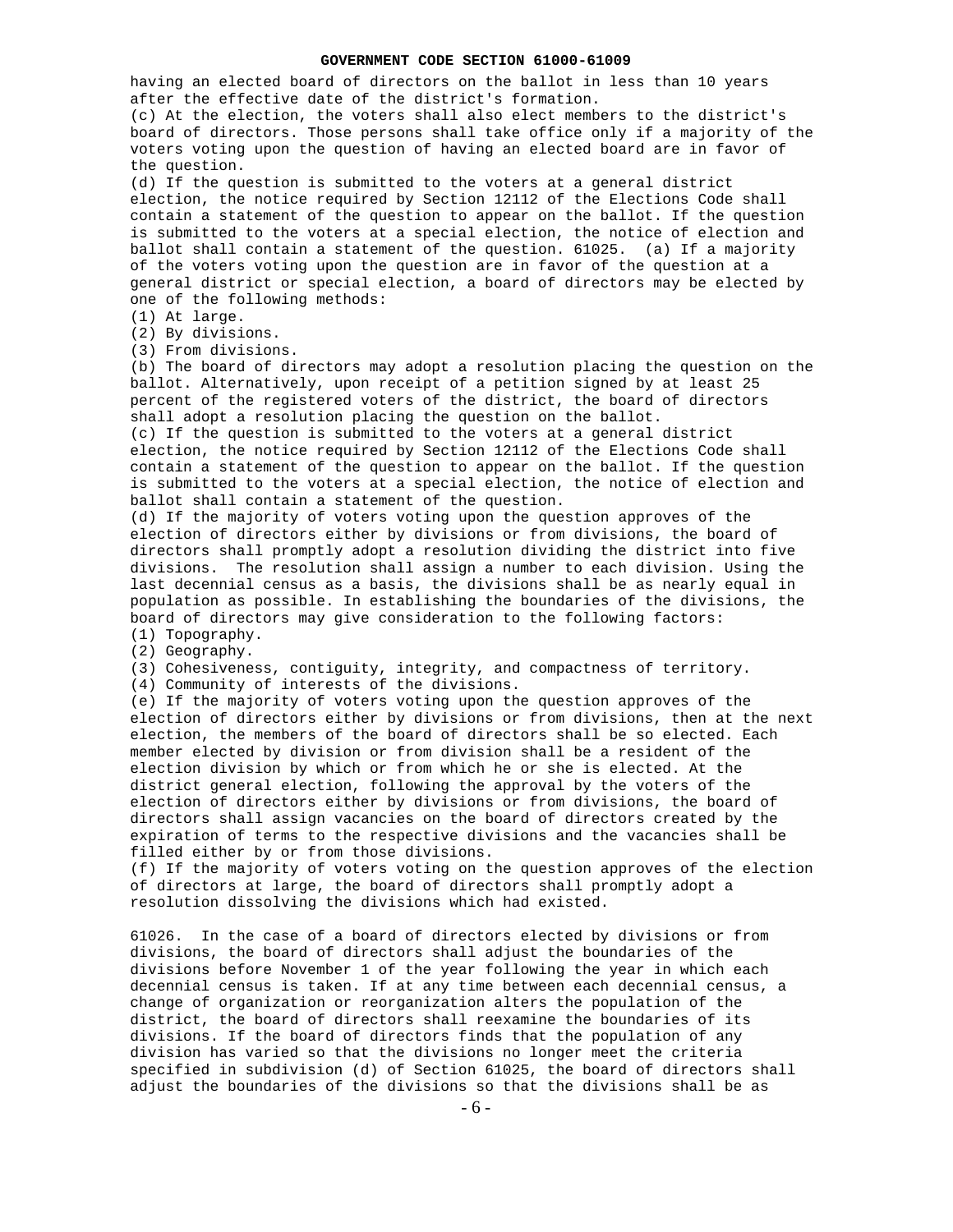nearly equal in population as possible. The board of directors shall make this change within 60 days of the effective date of the change of organization or reorganization.

61027. (a) This section applies only to a district where the board of supervisors is the district's board of directors and more than five years have passed since the effective date of the district's formation. (b) Upon receipt of a petition signed by at least 10 percent of the voters of the district, the board of directors shall adopt a resolution placing the question on the ballot. Alternatively, the board of directors may adopt a resolution placing the question on the ballot. The petition or resolution shall specify whether the board of directors will be elected at large, by divisions, or from divisions.

(c) If a majority of the voters voting upon the question at a general election or special election are in favor, the district shall have an elected board of directors.

(d) At the election, the voters shall also elect members to the district's board of directors. Those persons shall take office only if a majority of the voters voting upon the question of having an elected board of directors are in favor of the question.

(e) If the question is submitted to the voters at a general district election, the notice required by Section 12112 of the Elections Code shall contain a statement of the question to appear on the ballot. If the question is submitted to the voters at a special election, the notice of election and ballot shall contain a statement of the question.

61028. (a) Before circulating any petition pursuant to Section 61025 or Section 61027, the proponents shall publish a notice of intention, which shall include a written statement not to exceed 500 words in length, setting forth the reasons for the proposal. The notice shall be published pursuant to Section 6061 in one or more newspapers of general circulation within the district. If the district is located in more than one county, publication of the notice shall be made in at least one newspaper of general circulation in each county.

(b) The notice shall be signed by at least one, but not more than three, proponents and shall be in substantially the following form: "Notice of Intent to Circulate Petition

"Notice is hereby given of the intention to circulate a petition affecting<br>the Board of Directors of the \_\_\_\_\_\_\_\_\_\_ (name of the district). The petition  $t$  (name of the district). The petition proposes that \_\_\_\_\_\_\_\_\_\_\_\_\_\_\_ (description of the proposal)."

(c) Within five days after the date of publication, the proponents shall file with the secretary of the board of directors a copy of the notice together with an affidavit made by a representative of the newspaper in which the notice was published certifying to the fact of publication.

(d) After the filing required by subdivision (c), the petition may be circulated for signatures.

(e) Sections 100 and 104 of the Elections Code shall govern the signing of the petition and the format of the petition.

(f) A petition may consist of a single instrument or separate counterparts. The proponents shall file the petition, together with all counterparts, with the secretary of the board of directors. The secretary shall not accept a petition for filing unless the signatures have been secured within six months of the date on which the first signature was obtained and the proponents submitted the petition to the secretary for filing within 60 days after the last signature was obtained.

(g) Within 30 days after the date of filing a petition, the secretary of the board of directors shall cause the petition to be examined by the county elections official, in accordance with Sections 9113 to 9115, inclusive, of the Elections Code, and shall prepare a certificate of sufficiency indicating whether the petition is signed by the requisite number of signers.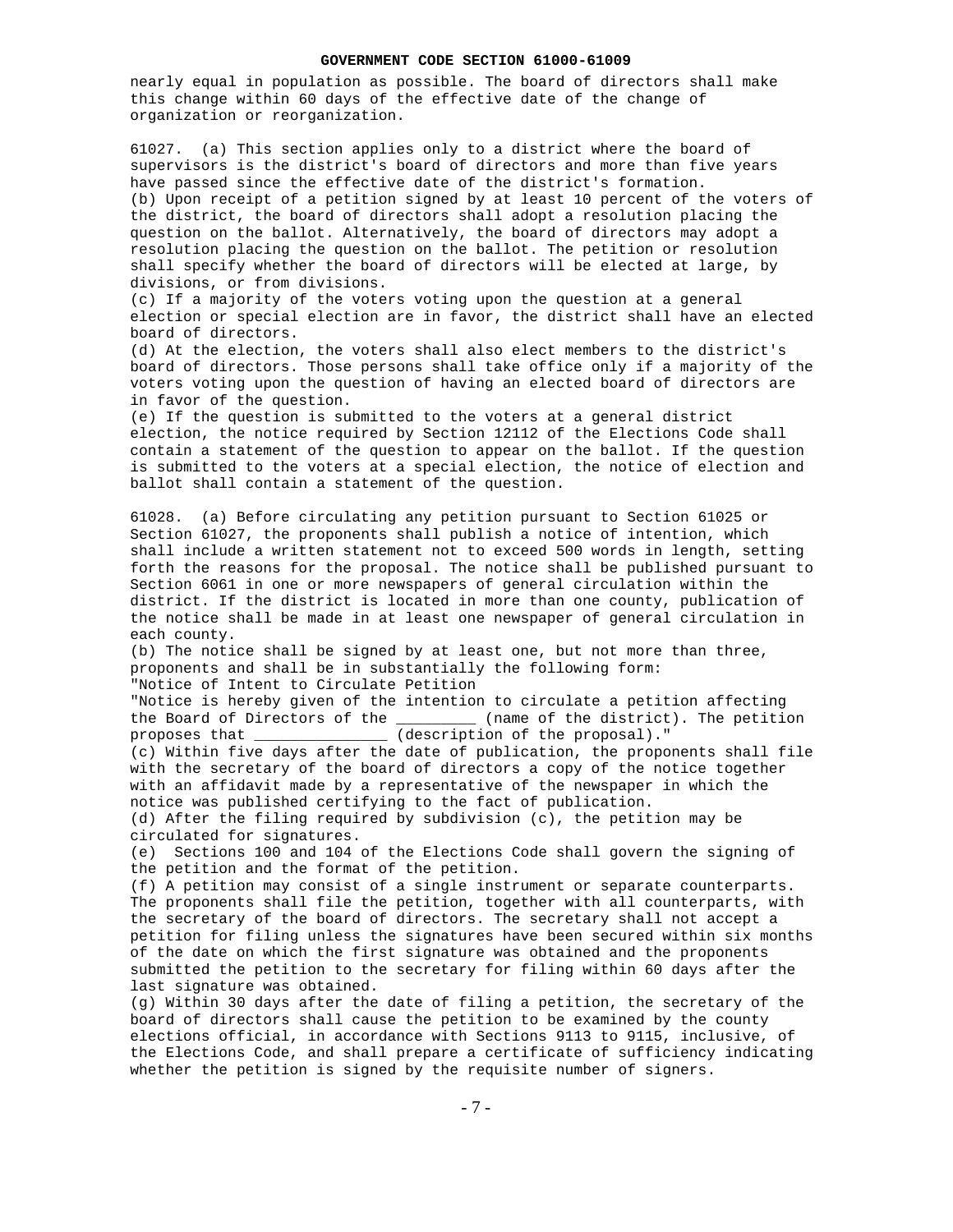(h) If the certificate of the secretary shows the petition to be insufficient, the secretary shall immediately give notice, by certified mail, of the insufficiency to the proponents. That mailed notice shall state in what amount the petition is insufficient. Within 15 days after the date of the notice of insufficiency, the proponents may file with the secretary a supplemental petition bearing additional signatures.

(i) Within 10 days after the date of filing a supplemental petition, the secretary shall cause the supplemental petition to be examined by the county elections official.

(j) The secretary shall sign and date a certificate of sufficiency. That certificate shall also state the minimum signature requirements for a sufficient petition and show the results of the secretary's examination. The secretary shall mail a copy of the certificate of sufficiency to the proponents.

(k) Once the proponents have filed a sufficient petition, the board of directors shall take the actions required pursuant to Section 61025 or Section 61027.

61029. (a) Notwithstanding any other provision of this chapter, the Board of Supervisors of San Joaquin County shall be the Board of Directors of the Mountain House Community Services District, until conversion to a directly elected board of directors.

(b) When the registrar of voters certifies in writing that the number of voters in the district has reached or exceeded 1,000, the Board of Supervisors of San Joaquin County shall adopt a resolution placing the question of having an elected board of directors on the ballot. The resolution shall specify whether the board of directors will be elected at large, by divisions, or from divisions.

(c) If the question is submitted to the voters at a general district election, the notice required by Section 12112 of the Elections Code shall contain a statement of the question to appear on the ballot. If the question is submitted to the voters at a special election, the notice of election and ballot shall contain a statement of the question.

(d) If a majority of voters voting upon the question approves of electing the board of directors, the members of the board of directors shall be elected at the next general district election. 61030. (a) Notwithstanding any other provision of this part, the local agency formation commission, in approving either a consolidation or reorganization of two or more special districts into a single community services district, may, pursuant to subdivisions (k) and (n) of Section 56886, temporarily increase the number of members to serve on the board of directors of the consolidated or reorganized district to 7, 9, or 11, who shall be members of the boards of directors of the districts to be consolidated or reorganized as of the effective date of the consolidation or reorganization.

(b) Upon the expiration of the terms of the members of the board of directors of the consolidated or reorganized district whose terms first expire following the effective date of the consolidation or reorganization, the total number of members on the board of directors shall be reduced until the number of members equals five.

(c) In addition to the powers granted under Section 1780, in the event of a vacancy on the board of directors of the consolidated or reorganized district at which time the total number of members of the board of directors is greater than five, the board of directors may, by majority vote of the remaining members of the board, choose not to fill the vacancy. In that event, the total membership of the board of directors shall be reduced by one member. Upon making the determination not to fill a vacancy, the board of directors shall notify the board of supervisors of its decision. (d) This section applies only to a consolidation or reorganization in which each subject agency was an independent special district prior to the initiation of the consolidation or reorganization.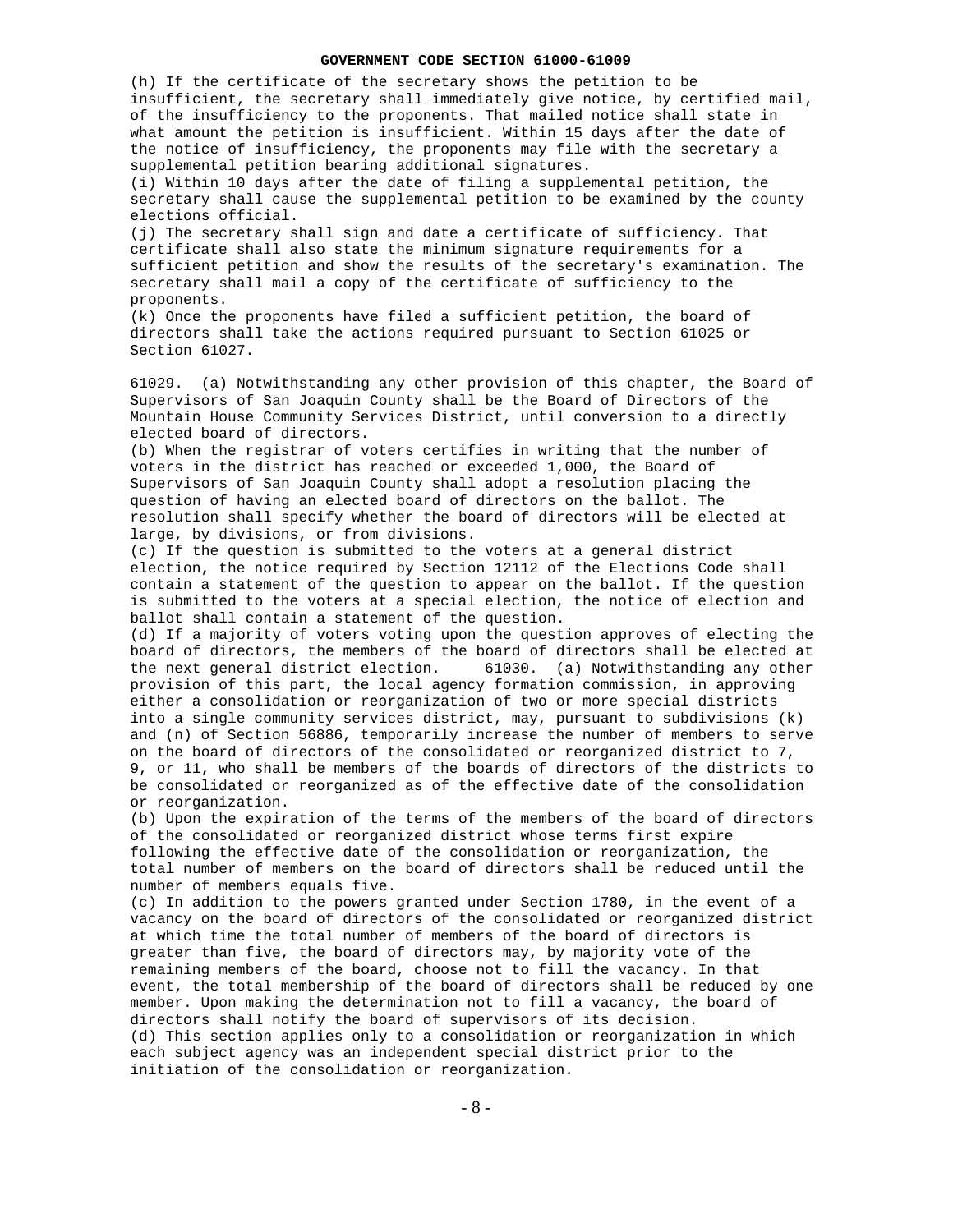(e) As used in this section, "consolidation" means a consolidation as defined by Section 56030, "special district" means a special district as defined by Section 56036, "independent special district" means an independent special district as defined by Section 56044, and "reorganization" means a reorganization as defined by Section 61040. (a) A legislative body of five members known as the board of directors shall govern each district. The board of directors shall establish policies for the operation of the district. The board of directors shall provide for the implementation of those policies which is the responsibility of the district's general manager. (b) No person shall be a candidate for the board of directors unless he or she is a voter of the district or the proposed district. No person shall be a candidate for the board of directors that is elected by divisions or from divisions unless he or she is a voter of that division or proposed division. (c) All members of the board of directors shall exercise their independent judgment on behalf of the interests of the entire district, including the residents, property owners, and the public as a whole in furthering the purposes and intent of this division. Where the members of the board of directors have been elected by divisions or from divisions, they shall represent the interests of the entire district and not solely the interests of the residents and property owners in their divisions.

(d) Service on a municipal advisory council established pursuant to Section 31010 or service on an area planning commission established pursuant to Section 65101 shall not be considered an incompatible office with service as a member of a board of directors.

(e) A member of the board of directors shall not be the general manager, the district treasurer, or any other compensated employee of the district, except for volunteer firefighters as provided by Section 53227.

61041. Notwithstanding subdivision (a) of Section 65040, this section applies only to those districts that on December 31, 2005, had boards of directors that consisted of three members. Those districts shall continue to have boards of directors that consist of three members until the next general district election after January 1, 2006, after which date those districts shall have boards of directors that consist of five members. At that election, the voters shall fill the two vacancies on the board of directors. Those two members of the board of directors shall serve for the terms of office determined pursuant to Section 10506 of the Elections Code. 61042. (a) The term of office of each member of a board of directors is four years or until his or her successor qualifies and takes office. Directors shall take office at noon on the first Friday in December following their election. (b) For districts formed before January 1, 2006, where the members of the board of directors are not serving staggered terms, at the first meeting after January 1, 2006, the members shall classify themselves by lot into two classes. One class shall have three members and the other class shall have two members. For the class that has three members, the terms of the offices that begin after the next general district election shall be four years. For the class that has two members, the initial terms of the offices that begin after the next general district election shall be two years. Thereafter, the terms of all members shall be four years.

(c) Any vacancy in the office of a member elected to a board of directors shall be filled pursuant to Section 1780.

61043. (a) Within 45 days after the effective date of the formation of a district, the board of directors shall meet and elect its officers. Thereafter, within 45 days after each general district or unopposed election, the board of directors shall meet and elect the officers of the board of directors. A board of directors may elect the officers of the board of directors annually.

(b) The officers of a board of directors are a president and a vice president. The president shall preside over meetings of the board of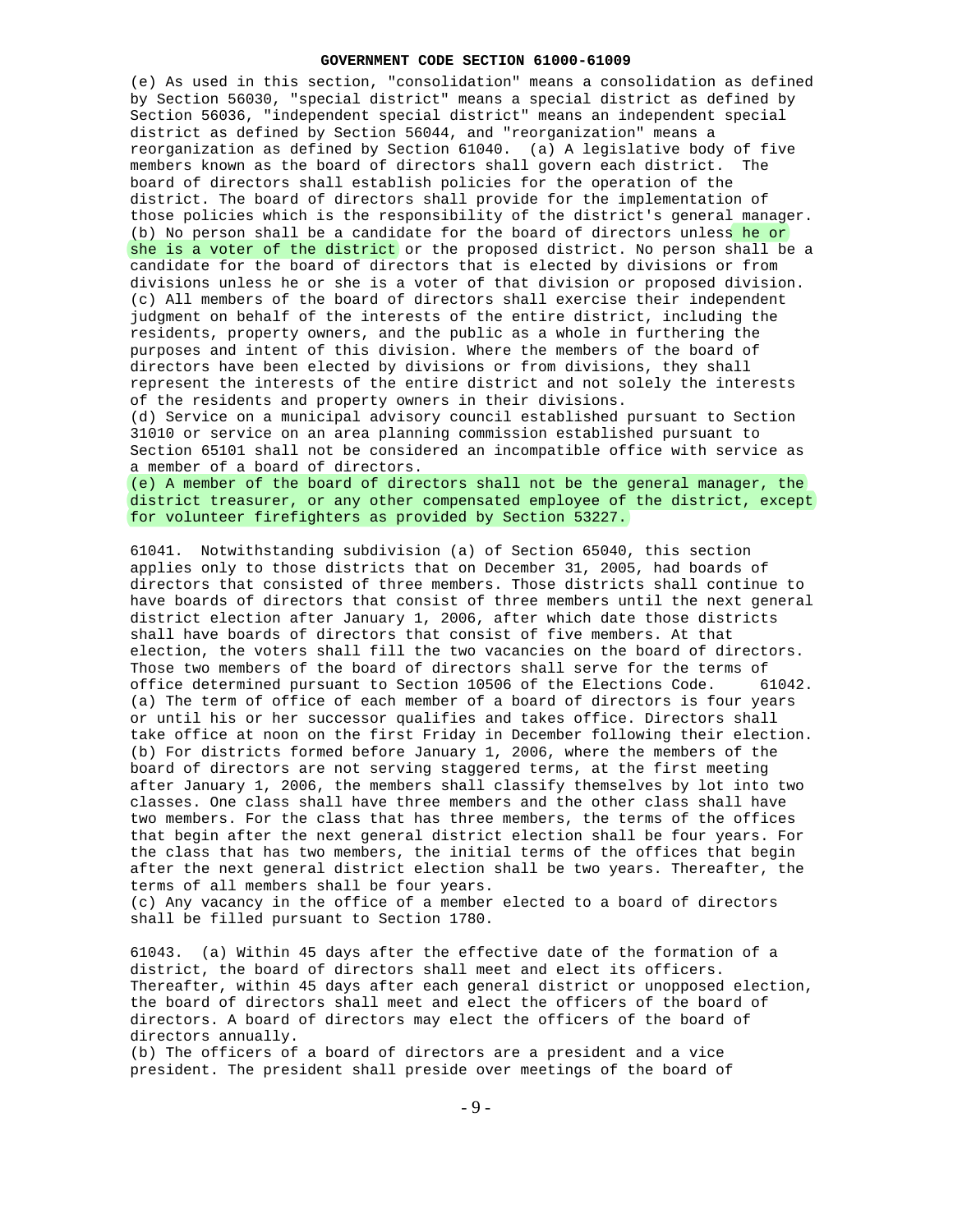- 10 directors and the vice president shall serve in the president's absence or inability to serve. (c) A board of directors may create additional offices and elect members to those offices, provided that no member of a board of directors shall hold more than one office. 61044. A board of directors shall hold a regular meeting at least once every three months. Meetings of the board of directors are subject to the Ralph M. Brown Act, Chapter 9 (commencing with Section 54950) of Part 1 of Division 2 of Title 5. 61045. (a) A majority of the total membership of the board of directors shall constitute a quorum for the transaction of business. (b) The board of directors shall act only by ordinance, resolution, or motion. (c) Except as otherwise specifically provided by law, a majority vote of the total membership of the board of directors is required for the board of directors to take action. (d) The minutes of the board of directors shall record the aye and no votes taken by the members of the board of directors for the passage of all ordinances, resolutions, or motions. (e) The board of directors shall keep a record of all its actions, including financial transactions. (f) The board of directors shall adopt rules or bylaws for its proceedings. (g) The board of directors shall adopt policies for the operation of the district, including, but not limited to, administrative policies, fiscal policies, personnel policies, and the purchasing policies required by this division. 61046. (a) Ordinances may be passed by the voters by initiative pursuant to Article 1 (commencing with Section 9300) of Chapter 4 of Division 9 of the Elections Code. (b) Legislative acts may be disapproved by the voters by referendum pursuant to Article 2 (commencing with Section 9340) of Chapter 4 of Division 9 of the Elections Code. (c) Members of the board of directors may be recalled by the voters pursuant to Chapter 1 (commencing with Section 11000) of Division 11 of the Elections Code. 61047. (a) The board of directors may provide, by ordinance or resolution, that each of its members may receive compensation in an amount not to exceed one hundred dollars (\$100) for each day of service. A member of the board of directors shall not receive compensation for more than six days of service in a month. (b) The board of directors, by ordinance adopted pursuant to Chapter 2 (commencing with Section 20200) of Division 10 of the Water Code, may increase the amount of compensation that may be received by members of the board of directors. (c) The board of directors may provide, by ordinance or resolution, that its members may receive their actual and necessary traveling and incidental expenses incurred while on official business. Reimbursement for these expenses is subject to Sections 53232.2 and 53232.3. (d) A member of the board of directors may waive any or all of the payments permitted by this section. (e) For the purposes of this section, a "day of service" means any of the following: (1) A meeting conducted pursuant to the Ralph M. Brown Act, Chapter 9 (commencing with Section 54950) of Part 1 of Division 2 of Title 5. (2) Representation of the district at a public event, provided that the board of directors has previously approved the member's representation at a board of directors' meeting and that the member delivers a written report to the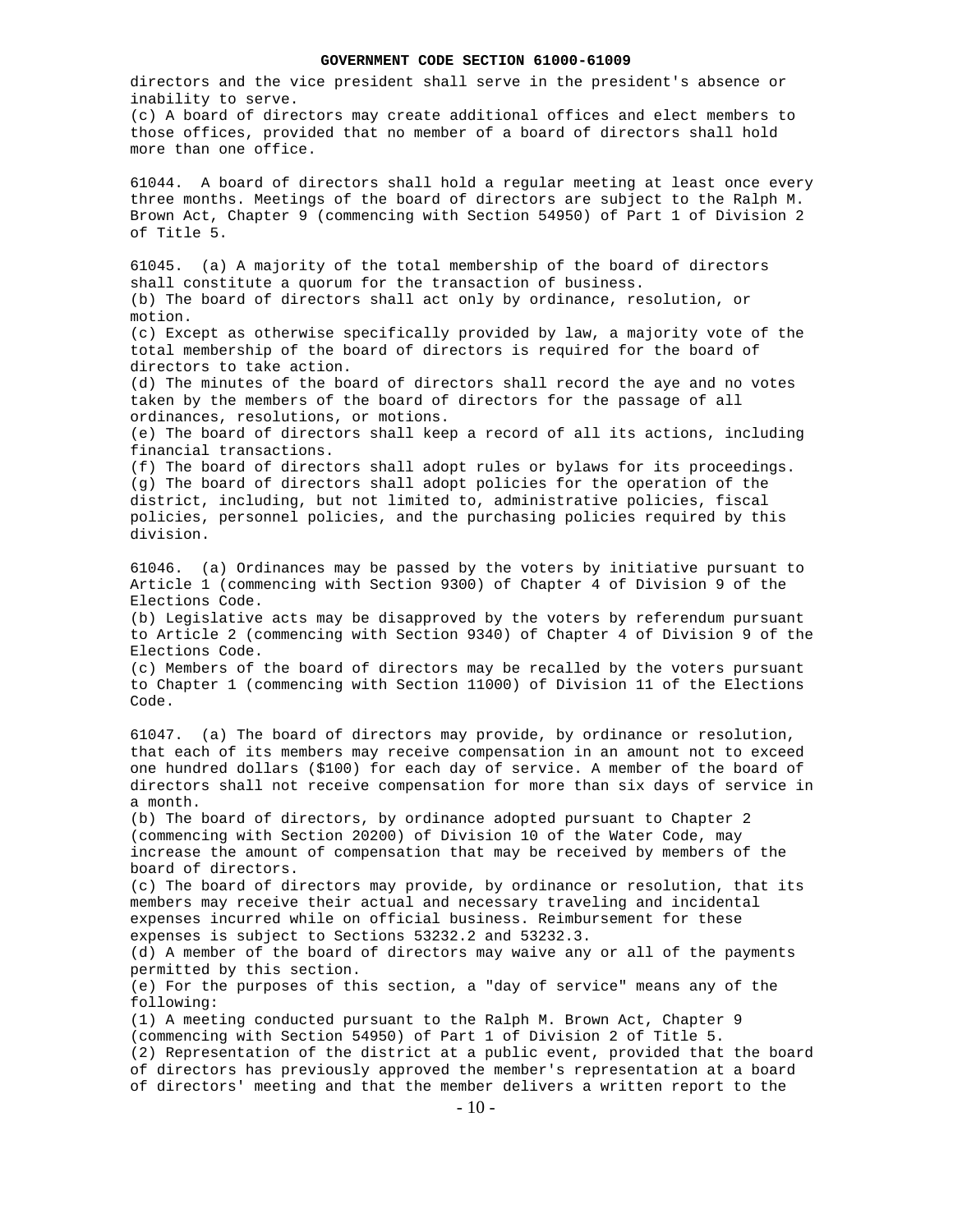board of directors regarding the member's representation at the next board of directors' meeting following the public event. (3) Representation of the district at a public meeting or a public hearing conducted by another public agency, provided that the board of directors has previously approved the member's representation at a board of directors' meeting and that the member delivers a written report to the board of directors regarding the member's representation at the next board of directors' meeting following the public meeting or public hearing. (4) Representation of the district at a meeting of a public benefit nonprofit corporation on whose board the district has membership, provided that the board of directors has previously approved the member's representation at a board of directors' meeting and the member delivers a written report to the board of directors regarding the member's representation at the next board of directors' meeting following the corporation's meeting. (5) Participation in a training program on a topic that is directly related to the district, provided that the board of directors has previously approved

the member's participation at a board of directors' meeting, and that the member delivers a written report to the board of directors regarding the member's participation at the next board of directors' meeting following the training program.

61048. A board of directors may appoint one or more advisory committees to advise the board of directors about the district's finances, policies, programs, or operations.

61050. (a) The board of directors shall appoint a general manager. (b) The county treasurer of the principal county shall serve as the treasurer of the district. If the board of directors designates an alternative depositary pursuant to Section 61053, the board of directors shall appoint a district treasurer who shall serve in place of the county treasurer. (c) The board of directors may appoint the same person to be the general manager and the district treasurer. (d) The general manager and the district treasurer, if any, shall serve at the pleasure of the board of directors. (e) The board of directors shall set the compensation, if any, for the general manager and the district treasurer, if any. (f) The board of directors may require the general manager to be bonded. The board of directors shall require the district treasurer, if any, to be bonded. The district shall pay the cost of the bonds.

61051. The general manager shall be responsible for all of the following: (a) The implementation of the policies established by the board of directors for the operation of the district. (b) The appointment, supervision, discipline, and dismissal of the district's employees, consistent with the employee relations system established by the board of directors. (c) The supervision of the district's facilities and services. (d) The supervision of the district's finances.

61052. (a) Except as provided by Section 61053, the county treasurer of the principal county shall be treasurer of the district and shall be the depositary and have the custody of all of the district's money. (b) All claims against a district shall be audited, allowed, and paid by the board of directors by warrants drawn on the county treasurer. (c) As an alternative to subdivision (b), the board of directors may instruct the county treasurer to audit, allow, and draw his or her warrant on the county treasury for all legal claims presented to him or her and authorized by the board of directors. (d) The county treasurer shall pay the warrants in the order in which they

are presented.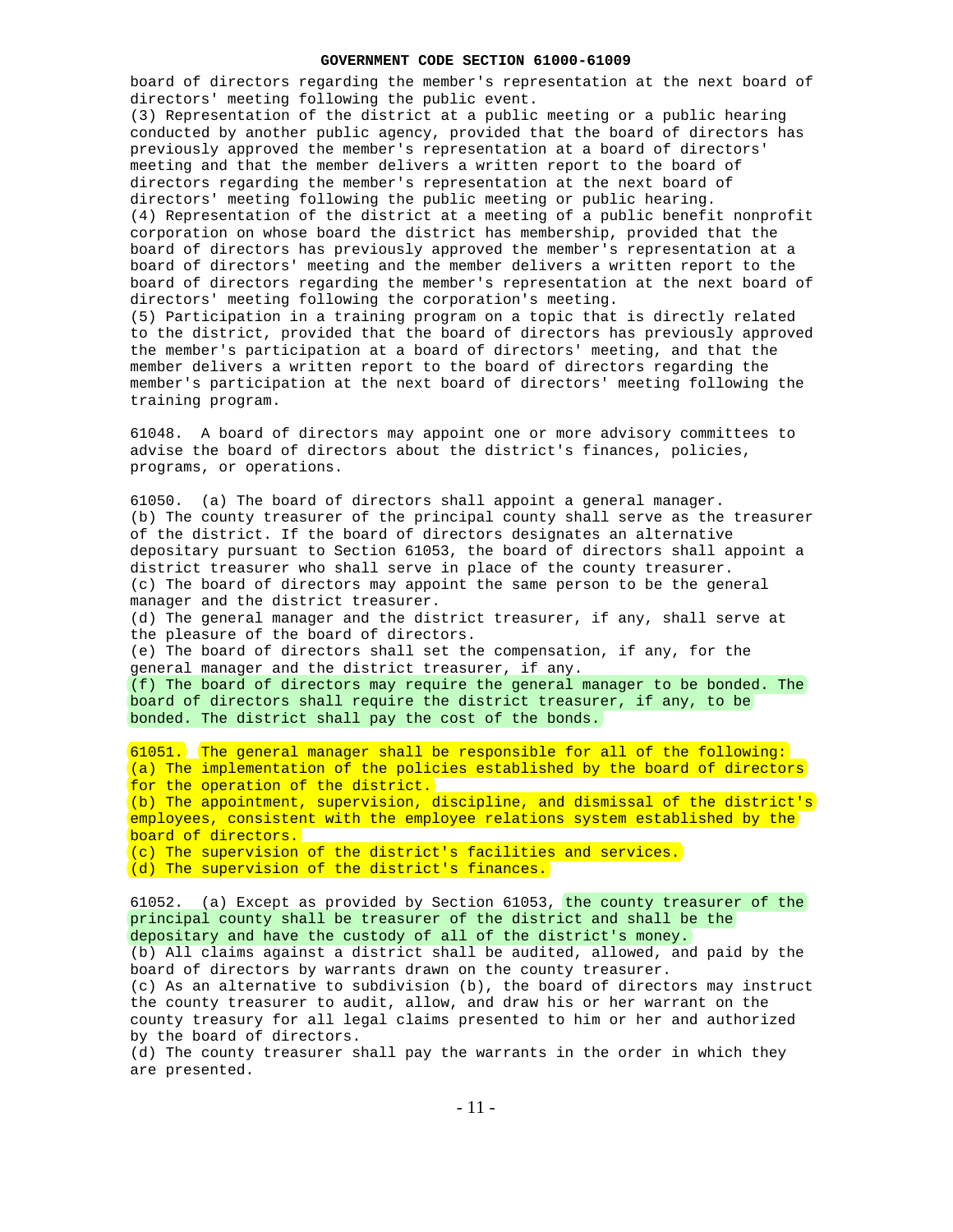(e) If a warrant is presented for payment and the county treasurer cannot pay it for want of funds in the account on which it is drawn, the treasurer shall endorse the warrant, "NOT PAID BECAUSE OF INSUFFICIENT FUNDS" and sign his or her name and the date and time the warrant was presented. From that time until it is paid, the warrant bears interest at the maximum rate permitted pursuant to Article 7 (commencing with Section 53530) of Chapter 3 of Part 1 of Division 2.

61053. (a) Notwithstanding Section 61052, a district may establish an alternative depositary pursuant to this section.

(b) The board of directors shall appoint a district treasurer who shall serve in the place of the county treasurer.

(c) The board of directors shall adopt a resolution that does each of the following:

(1) State its intention to withdraw its money from the county treasury. (2) Fix the amount of the bond for the district treasurer and other district employees who will be responsible for handling the district's finances. The district shall pay the cost of the bonds.

(3) Adopt a system of accounting and auditing that shall completely and at all times show the district's financial condition. The system of accounting and auditing shall adhere to generally accepted accounting principles. (4) Adopt a procedure for drawing and signing checks, provided that the procedure adheres to generally accepted accounting principles. The procedure shall provide that bond principal and salaries shall be paid when due. The procedure may provide that checks to pay claims and demands need not be approved by the board of directors before payment if the district treasurer determines that the claims and demands conform to the district's approved budget.

(5) Designate a bank, a savings and loan association, or a credit union as the depositary of the district's money. A bank, savings and loan association, or credit union may act as a depositary, paying agent, or fiscal agency for the holding or handling of the district's money, notwithstanding the fact that a member of the board of directors, whose funds are on deposit in that bank or savings and loan association is an officer, employee, or stockholder of that bank or savings and loan association, or of a holding company that owns any of the stock of that bank or savings and loan association. (d) The board of directors and the board of supervisors of the principal county shall determine a mutually acceptable date for the withdrawal of the district's money from the county treasury, not to exceed 15 months from the date on which the board of directors adopts its resolution.

(e) In implementing this section, the district shall comply with Article 1 (commencing with Section 53600) and Article 2 (commencing with Section 53630) of Chapter 4 of Part 1 of Division 2 of Title 5. Nothing in this section shall preclude the district treasurer from depositing the district's money in the county treasury of the principal county or the State Treasury pursuant to Article 11 (commencing with Section 16429.1) of Chapter 2 of Part 2 of Division 4 of Title 2.

(f) The district treasurer shall make quarterly or more frequent written reports to the board of directors, as the board of directors shall determine, regarding the receipts and disbursements and balances in the accounts controlled by the district treasurer. The district treasurer shall sign the reports and file them with the general manager.

61100. Within its boundaries, a district may do any of the following: (a) Supply water for any beneficial uses, in the same manner as a municipal water district, formed pursuant to the Municipal Water District Law of 1911, Division 20 (commencing with Section 71000) of the Water Code. In the case of any conflict between that division and this division, the provisions of this division shall prevail.

(b) Collect, treat, or dispose of sewage, waste water, recycled water, and storm water, in the same manner as a sanitary district, formed pursuant to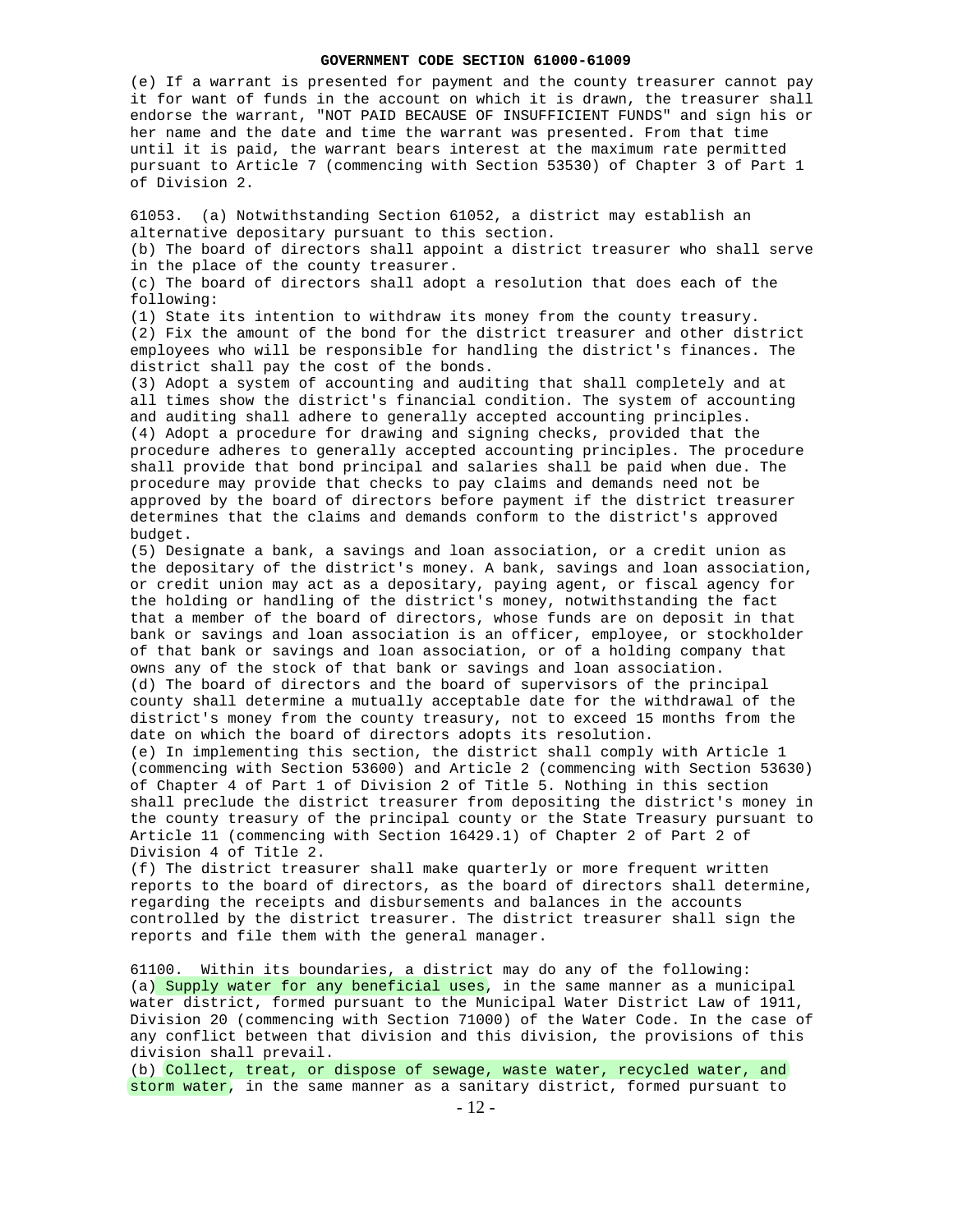the Sanitary District Act of 1923, Division 6 (commencing with Section 6400) of the Health and Safety Code. In the case of any conflict between that division and this division, the provisions of this division shall prevail. (c) Collect, transfer, and dispose of solid waste, and provide solid waste handling services, including, but not limited to, source reduction, recycling, composting activities, pursuant to Division 30 (commencing with Section 40000), and consistent with Section 41821.2 of the Public Resources Code. (d) Provide fire protection services, rescue services, hazardous material emergency response services, and ambulance services in the same manner as a fire protection district, formed pursuant to the Fire Protection District Law, Part 2.7 (commencing with Section 13800) of Division 12 of the Health and Safety Code. (e) Acquire, construct, improve, maintain, and operate recreation facilities, including, but not limited to, parks and open space, in the same manner as a recreation and park district formed pursuant to the Recreation and Park District Law, Chapter 4 (commencing with Section 5780) of Division 5 of the Public Resources Code. (f) Organize, promote, conduct, and advertise programs of community recreation, in the same manner as a recreation and park district formed pursuant to the Recreation and Park District Law, Chapter 4 (commencing with Section 5780) of Division 5 of the Public Resources Code. (g) Acquire, construct, improve, maintain, and operate street lighting and landscaping on public property, public rights-of-way, and public easements. (h) Provide for the surveillance, prevention, abatement, and control of vectors and vectorborne diseases in the same manner as a mosquito abatement and vector control district formed pursuant to the Mosquito Abatement and Vector Control District Law, Chapter 1 (commencing with Section 2000) of Division 3 of the Health and Safety Code. (i) Provide police protection and law enforcement services by establishing and operating a police department that employs peace officers pursuant to Chapter 4.5 (commencing with Section 830) of Title 3 of Part 2 of the Penal Code. (j) Provide security services, including, but not limited to, burglar and fire alarm services, to protect lives and property. (k) Provide library services, in the same manner as a library district formed pursuant to either Chapter 8 (commencing with Section 19400) or Chapter 9 (commencing with Section 19600) of Part 11 of the Education Code. (l) Acquire, construct, improve, and maintain streets, roads, rights-of-way, bridges, culverts, drains, curbs, gutters, sidewalks, and any incidental works. A district shall not acquire, construct, improve, or maintain any work owned by another public agency unless that other public agency gives its written consent. (m) Convert existing overhead electric and communications facilities, with the consent of the public agency or public utility that owns the facilities, to underground locations pursuant to Chapter 28 (commencing with Section 5896.1) of Part 3 of Division 7 of the Streets and Highways Code. (n) Provide emergency medical services pursuant to the Emergency Medical Services System and the Prehospital Emergency Medical Care Personnel Act, Division 2.5 (commencing with Section 1797) of the Health and Safety Code. (o) Provide and maintain public airports and landing places for aerial traffic, in the same manner as an airport district formed pursuant to the California Airport District Act, Part 2 (commencing with Section 22001) of Division 9 of the Public Utilities Code. (p) Provide transportation services. (q) Abate graffiti. (r) Plan, design, construct, improve, maintain, and operate flood protection facilities. A district shall not plan, design, construct, improve, maintain,

or operate flood protection facilities within the boundaries of another special district that provides those facilities unless the other special district gives its written consent. A district shall not plan, design,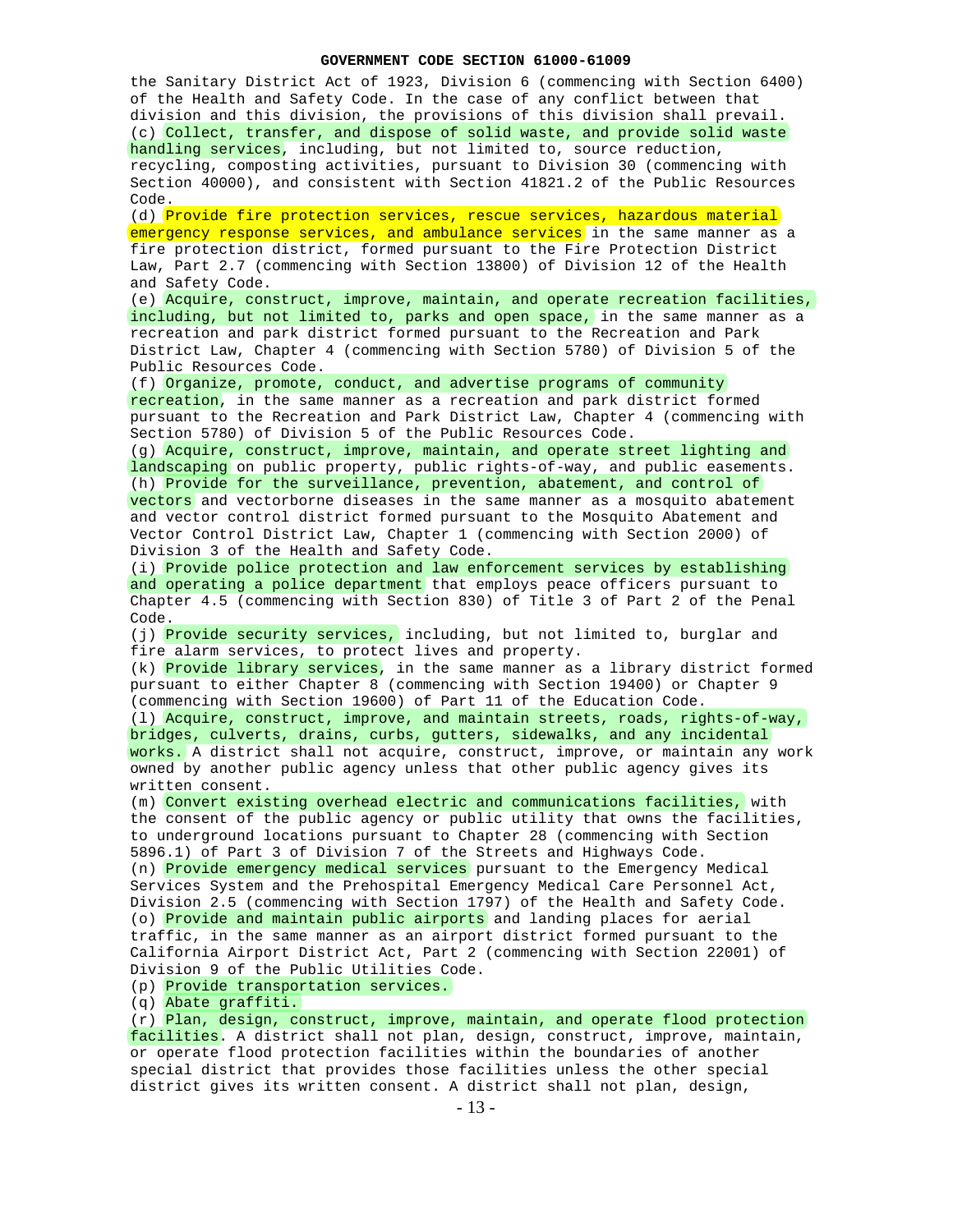construct, improve, maintain, or operate flood protection facilities in unincorporated territory unless the board of supervisors gives its written consent. A district shall not plan, design, construct, improve, maintain, or operate flood protection facilities within a city unless the city council gives its written consent. (s) Acquire, construct, improve, maintain, and operate community facilities, including, but not limited to, community centers, libraries, theaters, museums, cultural facilities, and child care facilities. (t) Abate weeds and rubbish pursuant to Part 5 (commencing Section 14875) of the Health and Safety Code. For that purpose, the board of directors shall be deemed to be a "board of supervisors" and district employees shall be deemed to be the "persons" designated by Section 14890 of the Health and Safety Code. (u) Acquire, construct, improve, maintain, and operate hydroelectric power generating facilities and transmission lines, consistent with the district's water supply and waste water operations. The power generated shall be used for district purposes, or sold to a public utility or another public agency that generates, uses, or sells electrical power. A district shall not acquire hydroelectric power generating facilities unless the facilities' owner agrees. (v) Acquire, construct, improve, maintain, and operate television translator facilities. (w) Remove snow from public streets, roads, easements, and rights-of-way. A district may remove snow from public streets, roads, easements, and rightsof-way owned by another public agency, only with the written consent of that other public agency. (x) Provide animal control services pursuant to Section 30501 of the Food and Agricultural Code. Whenever the term "board of supervisors," "county," "county clerk," or "animal control officer" is used in Division 14 (commencing with Section 30501) of the Food and Agricultural Code, those terms shall also be deemed to include the board of directors of a district, a district, the general manager of the district, or the animal control officer of a district, respectively. A district shall not provide animal control services in unincorporated territory unless the county board of supervisors gives its written consent. A district shall not provide animal control services within a city unless the city council gives its written consent. (y) Control, abate, and eradicate pests, in the same manner as a pest abatement district, formed pursuant to Chapter 8 (commencing with Section 2800) of Division 3 of the Health and Safety Code. A district's program to control, abate, or eradicate local pine bark beetle infestations shall be consistent with any required plan or program approved by the Department of Forestry and Fire Protection. (z) Construct, maintain, and operate mailboxes on a district's property or rights-of-way. (aa) Provide mail delivery service under contract to the United States Postal Service. (ab) Own, operate, improve, and maintain cemeteries and provide interment services, in the same manner as a public cemetery district, formed pursuant to the Public Cemetery District Law, Part 4 (commencing with Section 9000) of Division 8 of the Health and Safety Code. (ac) Finance the operations of area planning commissions formed pursuant to Section 65101. (ad) Finance the operations of municipal advisory councils formed pursuant to Section 31010. (ae) Acquire, own, improve, maintain, and operate land within or without the district for habitat mitigation or other environmental protection purposes to mitigate the effects of projects undertaken by the district. 61101. A district may provide the facilities and services authorized by

Section 61100 outside its boundaries, subject to Section 56133.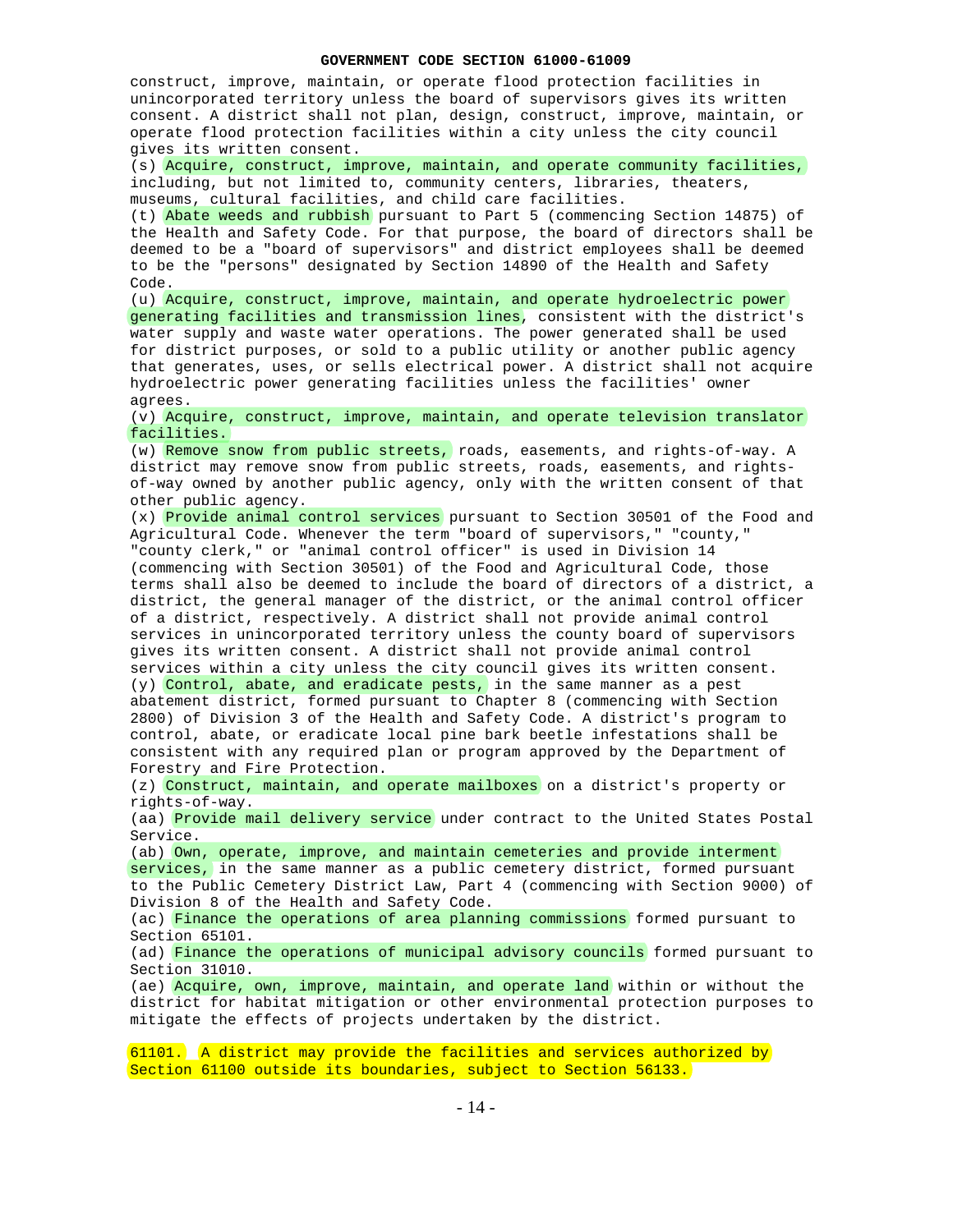61102. A district may provide electricity within its boundaries if the local agency formation commission designated the district as the successor to another special district that was extinguished as the result of any change of organization or reorganization, and that other special district had provided electricity pursuant to the principal act under which that other special district had operated. 61103. (a) A district that acquires, constructs, improves, and maintains streets, roads, rights-of-way, bridges, culverts, drains, curbs, gutters, sidewalks, and any incidental works pursuant to subdivision (l) of Section 61100 shall have the powers, duties, and authority of a county for those works, including, but not limited to, the following: (1) Chapter 2 (commencing with Section 940), Chapter 5.5 (commencing with Section 1450), and Chapter 6 (commencing with Section 1480) of Division 2 of the Streets and Highways Code.

(2) Part 3 (commencing with Section 8300) of the Streets and Highways Code.

(3) Division 11 (commencing with Section 21000) of the Vehicle Code.

(4) Article 4 (commencing with Section 35700) of Chapter 5 of Division 15 of the Vehicle Code.

(b) A district shall not exercise those powers, duties, and authority for any of those works if it is owned by another public agency unless that other public agency gives its written consent.

61104. (a) A district that acquires, constructs, improves, and maintains streets, roads, rights-of-way, bridges, culverts, drains, curbs, gutters, sidewalks, and any incidental work pursuant to subdivision (l) of Section 61100 may grant franchises pursuant to any of the following:

(1) Section 53066.

(2) Chapter 6 (commencing with Section 49500) of Part 8 of Division 30 of the Public Resources Code.

(3) Division 3 (commencing with Section 6001) of the Public Utilities Code. (b) A district shall not grant a franchise over any work owned by another public agency unless that other public agency gives its consent.

61105. (a) The Legislature finds and declares that the unique circumstances that exist in certain communities justify the enactment of special statutes for specific districts. In enacting this section, the Legislature intends to provide specific districts with special statutory powers to provide special services and facilities that are not available to other districts. (b) The Los Osos Community Services District may borrow money from public or private lenders and loan those funds to property owners within the district to pay for the costs of decommissioning septic systems and constructing lateral connections on private property to facilitate the connection of those properties to the district's wastewater treatment system. The district shall lend money for this purpose at rates not to exceed its cost of borrowing and the district's cost of making the loans. The district may require that the borrower pay the district's reasonable attorney's fees and administrative costs in the event that the district is required to take legal action to enforce the provisions of the contract or note securing the loan. The district may elect to have the debt payments or any delinquency collected on the tax roll pursuant to Section 61116. To secure the loan as a lien on real property, the district shall follow the procedures for the creation of special tax liens in Section 53328.3 of this code and Section 3114.5 of the Streets and Highways Code.

(c) The Heritage Ranch Community Services District may acquire, construct, improve, maintain, and operate petroleum storage tanks and related facilities for its own use, and sell those petroleum products to the district's property owners, residents, and visitors. The authority granted by this subdivision shall expire when a private person or entity is ready, willing, and able to acquire, construct, improve, maintain, and operate petroleum storage tanks and related facilities, and sell those petroleum products to the district and its property owners, residents, and visitors. At that time, the district shall either (1) diligently transfer its title, ownership, maintenance,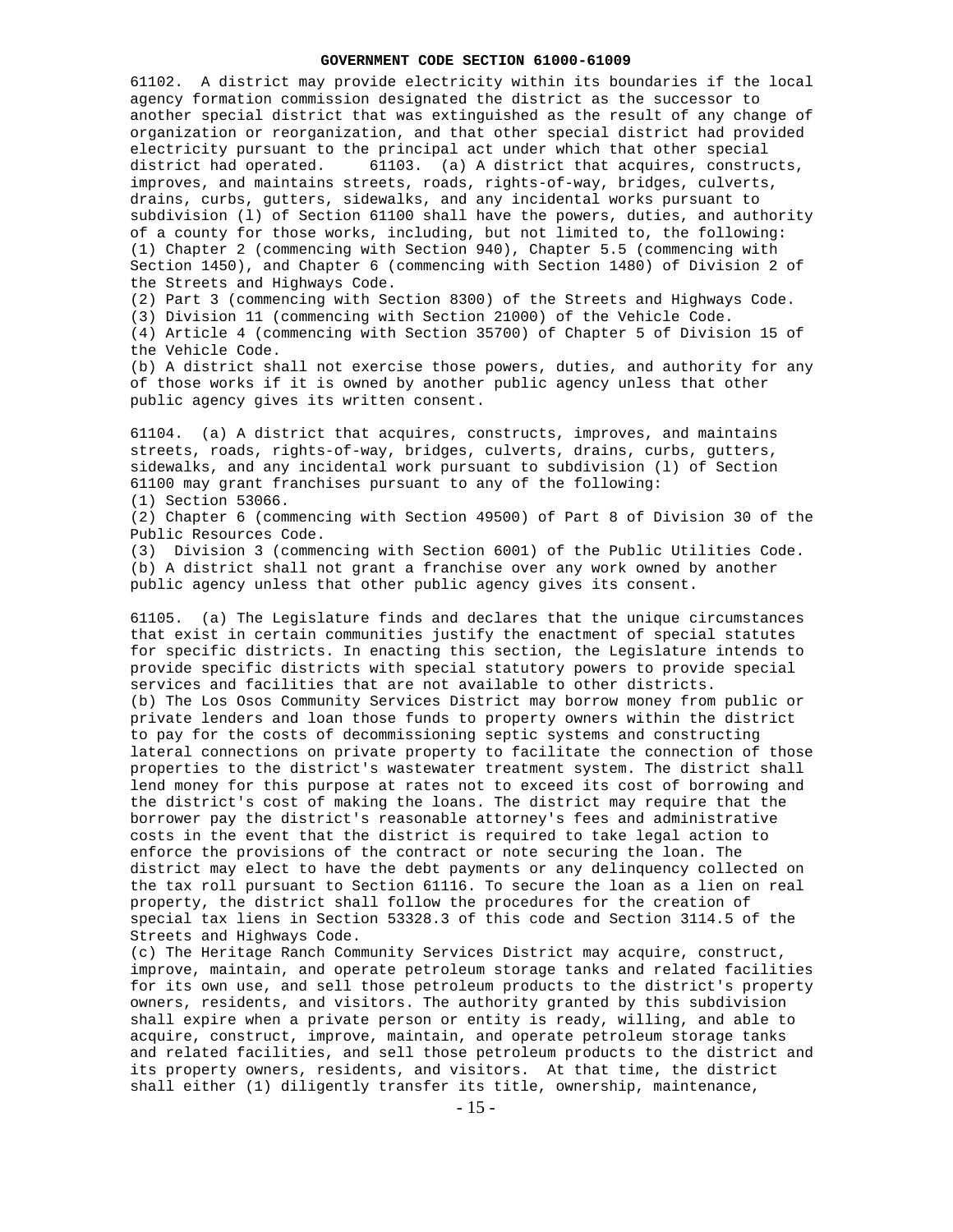control, and operation of those petroleum tanks and related facilities at a fair market value to that private person or entity, or (2) lease the operation of those petroleum tanks and related facilities at a fair market value to that private person or entity.

(d) The Wallace Community Services District may acquire, own, maintain, control, or operate the underground gas distribution pipeline system located and to be located within Wallace Lake Estates for the purpose of allowing a privately owned provider of liquefied petroleum gas to use the underground gas distribution system pursuant to a mutual agreement between the private provider and the district or the district's predecessor in interest. The district shall require and receive payment from the private provider for the use of that system. The authority granted by this subdivision shall expire when the Pacific Gas and Electric Company is ready, willing, and able to provide natural gas service to the residents of Wallace Lake Estates. At that time, the district shall diligently transfer its title, ownership, maintenance, control, and operation of the system to the Pacific Gas and Electric Company.

(e) The Cameron Park Community Services District, the El Dorado Hills Community Services District, the Golden Hills Community Services District, the Mountain House Community Services District, the Rancho Murieta Community Services District, the Salton Community Services District, the Stallion Springs Community Services District, and the Tenaja Meadows Community Services District, which enforced covenants, conditions, and restrictions prior to January 1, 2006, pursuant to the former Section 61601.7 and former Section 61601.10, may continue to exercise the powers set forth in the former Section 61601.7 and the former Section 61601.10.

(f) The Bear Valley Community Services District, the Bell Canyon Community Services District, the Cameron Estates Community Services District, the Lake Sherwood Community Services District, the Saddle Creek Community Services District, and the Wallace Community Services District may, for roads owned by the district and that are not formally dedicated to or kept open for use by the public for the purpose of vehicular travel, by ordinance, limit access to and the use of those roads to the landowners and residents of that district. (g) Notwithstanding any other provision of law, the transfer of the assets of the Stonehouse Mutual Water Company, including its lands, easements, rights, and obligations to act as sole agent of the stockholders in exercising the riparian rights of the stockholders, and rights relating to the ownership, operation, and maintenance of those facilities serving the customers of the company, to the Hidden Valley Community Services District is not a transfer subject to taxes imposed by Part 11 (commencing with Section 23001) of Division 2 of the Revenue and Taxation Code.

(h) The El Dorado Hills Community Services District and the Rancho Murieta Community Services District may each acquire, construct, improve, maintain, and operate television receiving, translating, or distribution facilities, provide television and television-related services to the district and its residents, or authorize the construction and operation of a cable television system to serve the district and its residents by franchise or license. In authorizing the construction and operation of a cable television system by franchise or license, the district shall have the same powers as a city or a county under Section 53066.

(i) The Mountain House Community Services District may provide facilities for television and telecommunications systems, including the installation of wires, cables, conduits, fiber optic lines, terminal panels, service space, and appurtenances required to provide television, telecommunication, and data transfer services to the district and its residents, and provide facilities for a cable television system, including the installation of wires, cables, conduits, and appurtenances to service the district and its residents by franchise or license, except that the district may not provide or install any facilities pursuant to this subdivision unless one or more cable franchises or licenses have been awarded under Section 53066 and the franchised or licensed cable television and telecommunications services providers are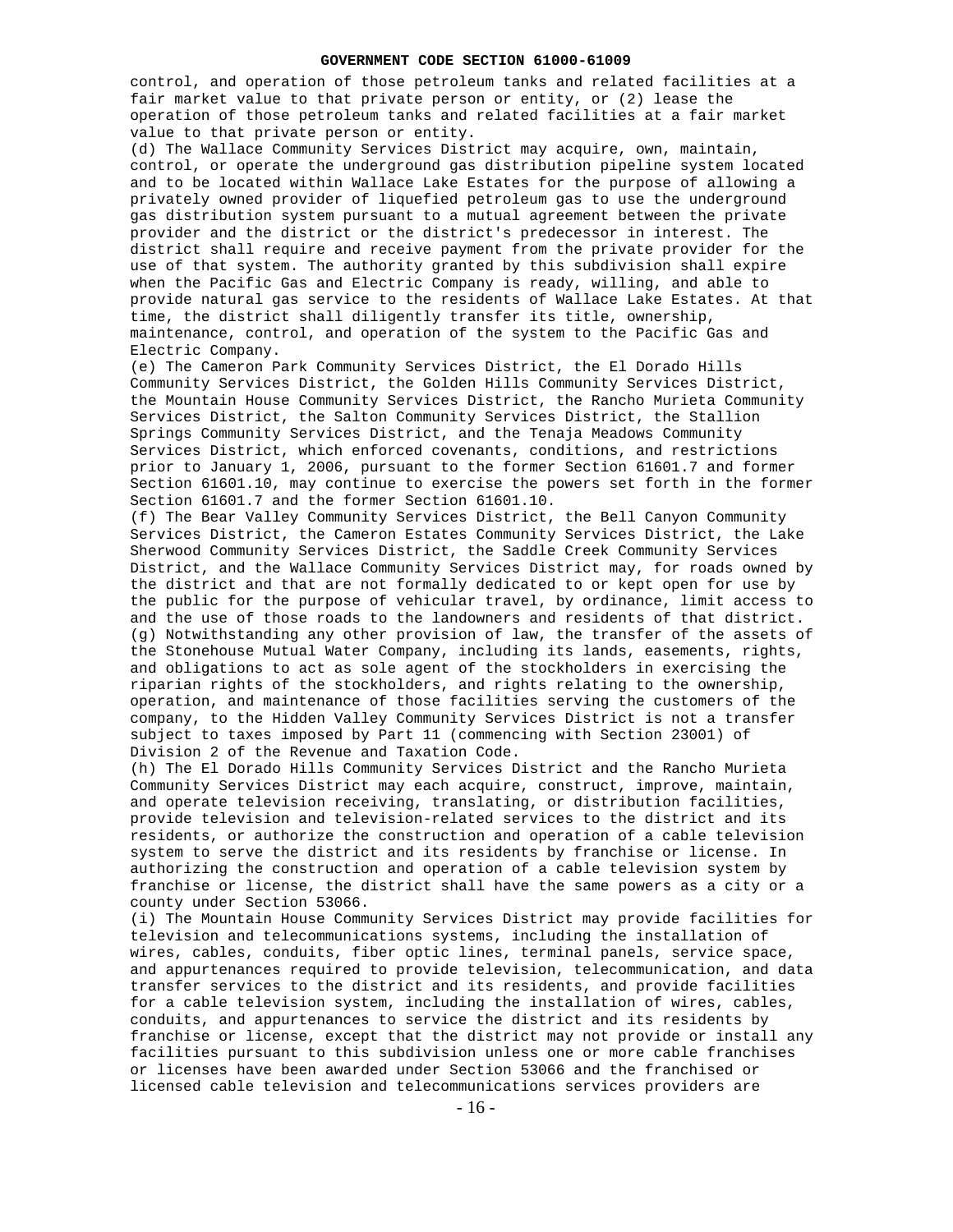permitted equal access to the utility trenches, conduits, service spaces, easements, utility poles, and rights-of-way in the district necessary to construct their facilities concurrently with the construction of the district's facilities. The district shall not have the authority to operate television, cable, or telecommunications systems. The district shall have the same powers as a city or county under Section 53066 in granting a franchise or license for the operation of a cable television system.

61106. (a) If a board of directors desires to exercise a latent power, the district shall first receive the approval of the local agency formation commission, pursuant to Article 1.5 (commencing with Section 56824.10) of Chapter 5 of Part 3 of Division 3.

(b) After receiving the approval of the local agency formation commission, the board of directors may, by ordinance, order the exercise of that power.

61107. (a) If a board of directors desires to divest itself of a power that is authorized pursuant to this chapter and if the termination of that power would require another public agency to provide a new or higher level of services or facilities, the district shall first receive the approval of the local agency formation commission. To the extent feasible, the local agency formation commission shall proceed pursuant to Article 1.5 (commencing with Section 56824.10) of Chapter 5 of Part 3 of Division 3. After receiving the approval of the local agency formation commission, the board of directors may, by ordinance, divest itself of that power.

(b) Notwithstanding subdivision (a) of Section 56824.14, the local agency formation commission shall not, after a public housing called and held for that purpose pursuant to subdivisions (b) and (c) of Section 56824.14, approve a district's proposal to exercise a latent power if the local agency formation commission determines that another local agency already provides substantially similar services or facilities to the territory where the district proposes to exercise that latent power.

(c) If a board of directors desires to divest itself of a power that is authorized pursuant to this chapter and if the termination of that power would not require another public agency to provide a new or higher level of services or facilities, the board of directors may, by ordinance, divest itself of that power. 61110. (a) On or before July 1 of each year or, for districts using two one-year budgets or a biennial budget, every other year, the board of directors may adopt a preliminary budget that conforms to generally accepted accounting and budgeting procedures for special districts. (b) The board of directors may divide the preliminary budget into categories, including, but not limited to, the following:

- (1) Maintenance and operation.
- (2) Services and supplies.
- (3) Employee compensation.
- (4) Capital outlay.
- (5) Interest and redemption for indebtedness.
- (6) Designated reserve for capital outlay.

(7) Designated reserve for contingencies.

(c) On or before July 1 of each year or, for districts using two one-year budgets or a biennial budget, every other year, the board of directors shall publish a notice stating all of the following:

(1) Either that it has adopted a preliminary budget or that the general manager has prepared a proposed final budget which is available for inspection at a time and place within the district specified in the notice. (2) The date, time, and place when the board of directors will meet to adopt the final budget and that any person may appear and be heard regarding any item in the budget or regarding the addition of other items.

(d) The board of directors shall publish the notice at least two weeks before the hearing in at least one newspaper of general circulation in the district pursuant to Section 6061.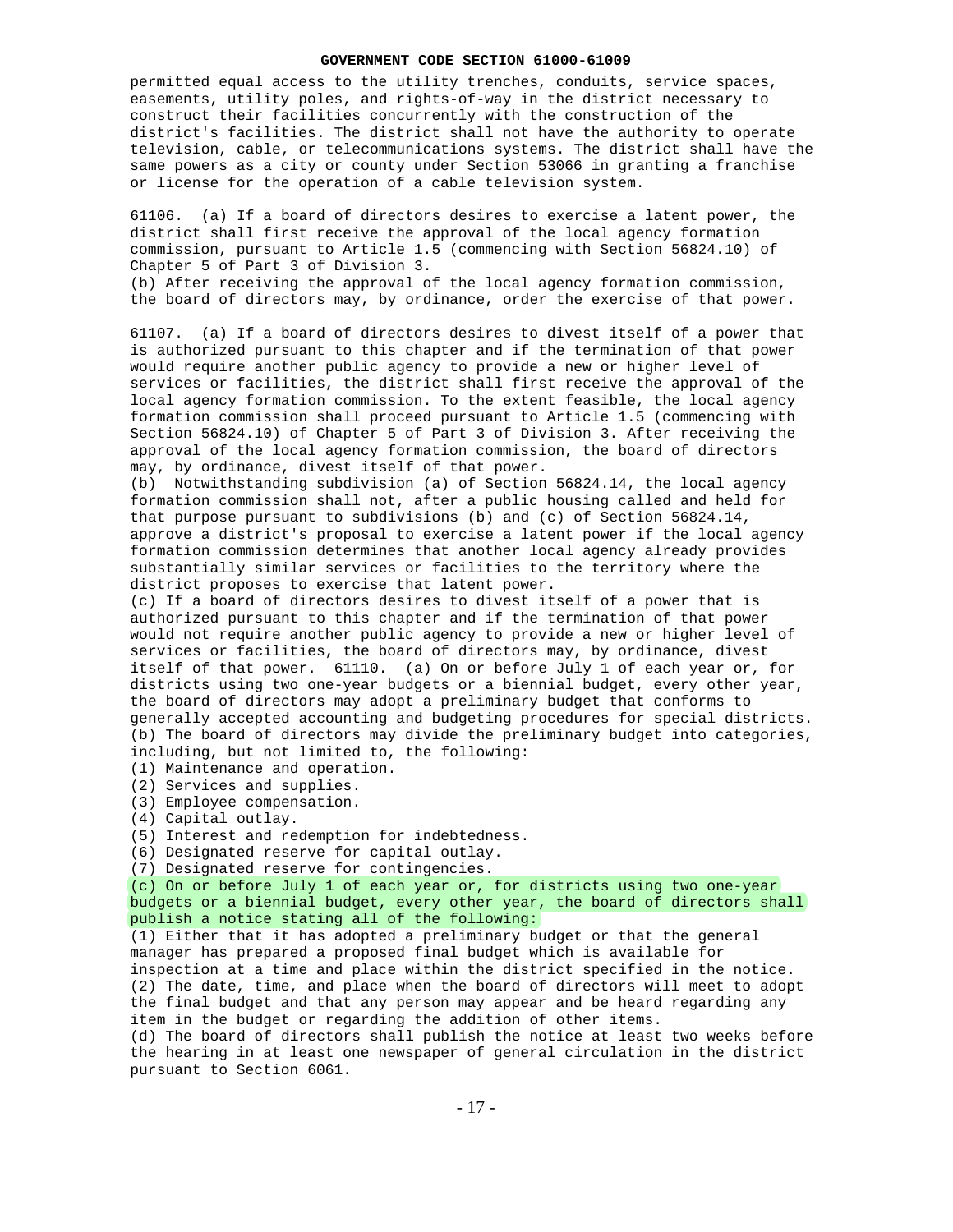(e) At the time and place specified for the hearing, any person may appear and be heard regarding any item in the budget or regarding the addition of other items. The hearing on the budget may be continued from time to time. (f) On or before September 1 of each year or, for districts using two oneyear budgets or a biennial budget, every other year, the board of directors shall adopt a final budget that conforms to generally accepted accounting and budgeting procedures for special districts. The general manager shall forward a copy of the final budget to the auditor of each county in which the district is located.

61111. (a) At any regular meeting or properly noticed special meeting after the adoption of its final budget, the board of directors may adopt a resolution amending the budget and ordering the transfer of funds between categories, other than transfers from the designated reserve for capital outlay and the designated reserve for contingencies.

(b) The board of directors may authorize the general manager to transfer funds between budget categories, other than transfers from the designated reserve for capital outlay and the designated reserve for contingencies.

61112. (a) In its budget, the board of directors may establish a designated reserve for capital outlay and a designated reserve for contingencies. When the board of directors establishes a designated reserve, it shall declare the exclusive purposes for which the funds in the reserve may be spent. The funds in the designated reserve shall be spent only for the exclusive purposes for which the board of directors established the designated reserve. The reserves shall be maintained according to generally accepted accounting principles. (b) Any time after the establishment of a designated reserve, the board of directors may transfer any funds to that designated reserve.

(c) If the board of directors finds that the funds in a designated reserve are no longer required for the purpose for which it established the designated reserve, the board of directors may, by a four-fifths vote of the total membership of the board of directors, discontinue the designated reserve or transfer any funds that are no longer required from the designated reserve to the district's general fund.

(d) Notwithstanding any other provision of this section, in a state of emergency or in a local emergency, as defined in Section 8558, a board of directors may temporarily transfer funds from the designated reserve for capital outlay or the designated reserve for contingencies to the district's general fund. The board of directors shall restore these funds to the designated reserves when feasible.

(e) The board of directors of each district that has designated an alternative depositary pursuant to Section 61053 and appointed a district treasurer shall adopt and annually review a policy for the management of reserves.

61113. (a) On or before July 1 of each year, the board of directors shall adopt a resolution establishing its appropriations limit, if any, and make other necessary determinations for the following fiscal year pursuant to Article XIII B of the California Constitution and Division 9 (commencing with Section 7900).

(b) Pursuant to subdivision (c) of Section 9 of Article XIII B of the California Constitution, this section shall not apply to a district which existed on January 1, 1978, and which did not as of the 1977-78 fiscal year levy an ad valorem tax on property in excess of 121/2 cents per one hundred dollars (\$100) of assessed value.

(c) This section shall not apply to any district that has previously transferred services and all of the property tax revenue allocation associated with those services to another local agency.

61114. The auditor of each county in which a district is located shall allocate to the district its share of property tax revenue pursuant to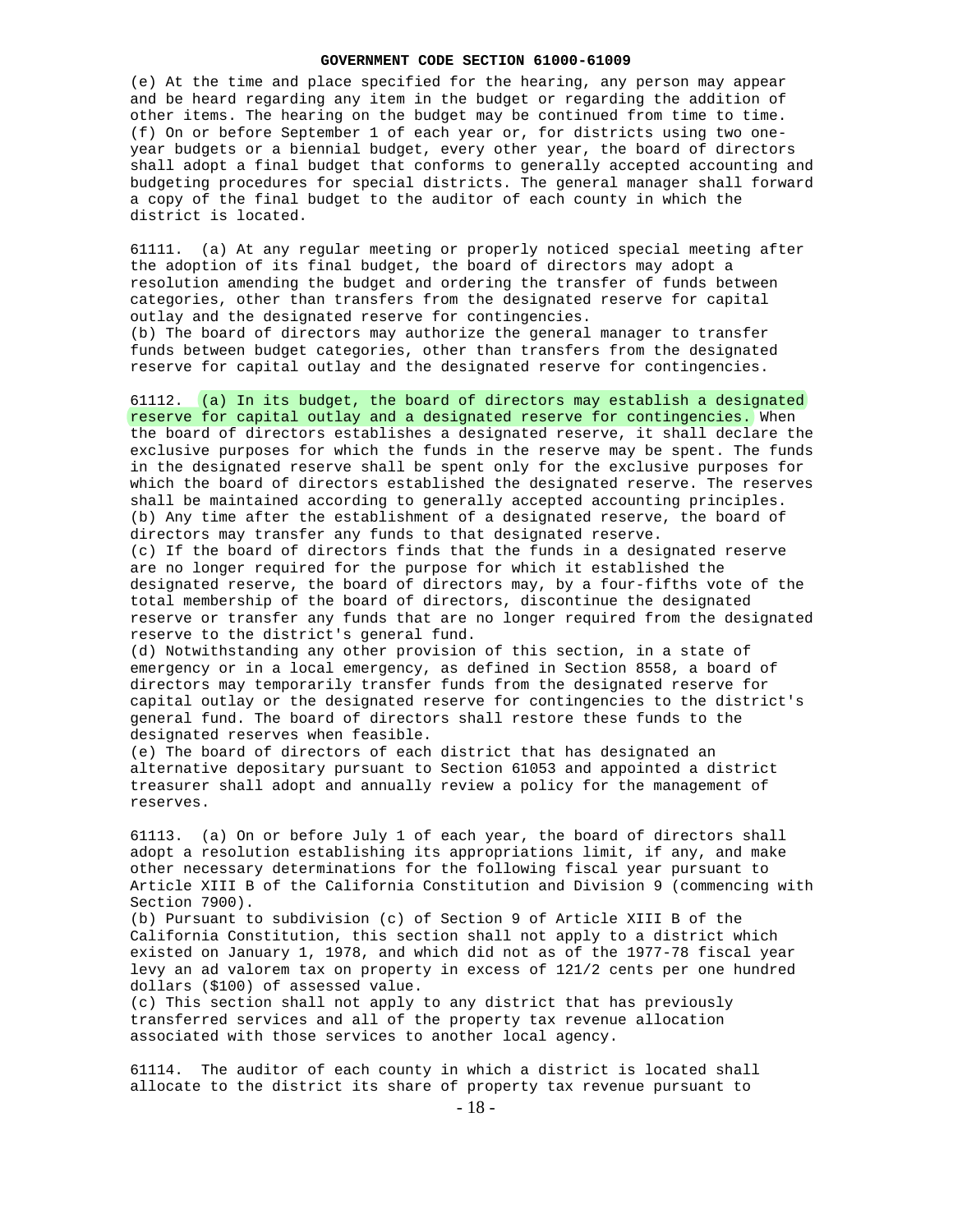Chapter 6 (commencing with Section 95) of Part 0.5 of Division 1 of the Revenue and Taxation Code.

61115. (a) The board of directors may, by resolution or ordinance, do the following:

(1) Establish rates or other charges for services and facilities that the district provides.

(2) Provide for the collection and enforcement of those rates or other charges.

(3) Among the permissible methods for collection and enforcement are: (A) To provide that the charges for any of these services and facilities may be collected with the rates or charges for any other services and facilities provided by the district, and that all charges may be billed on the same bill and collected as one item.

(B) To provide that if all or part of a bill is not paid, the district may discontinue any or all services.

(C) To provide for a basic penalty for the nonpayment of charges of not more than 10 percent, plus an additional penalty of not more than 1 percent per month for the nonpayment of the charges and the basic penalty. The board of directors may provide for the collection of these penalties.

(b) The board of directors may provide that any charges and penalties may be collected on the tax roll in the same manner as property taxes. The general manager shall prepare and file with the board of directors a report that describes each affected parcel of real property and the amount of charges and delinquencies for each affected parcel for the year. The general manager shall give notice of the filing of the report and of the time and place for a public hearing by publishing the notice pursuant to Section 6066 in a newspaper of general circulation, and by mailing the notice to the owner of each affected parcel. At the public hearing, the board of directors shall hear and consider any objections or protests to the report. At the conclusion of the public hearing, the board of directors may adopt or revise the charges and penalties. The board of directors shall make its determination on each affected parcel and its determinations shall be final. On or before August 10 of each year following these determinations, the general manager shall file with the county auditor a copy of the final report adopted by the board of directors. The county auditor shall enter the amount of the charges and penalties against each of the affected parcels of real property as they appear on the current assessment roll. The county tax collector shall include the amount of the charges and penalties on the tax bills for each affected parcel of real property and collect the charges and penalties in the same manner as property taxes.

(c) The board of directors may recover any charges and penalties by recording in the office of the county recorder of the county in which the affected parcel is located, a certificate declaring the amount of the charges and penalties due, the name and last known address of the person liable for those charges and penalties. From the time of recordation of the certificate, the amount of the charges and penalties constitutes a lien against all real property of the delinquent property owner in that county. This lien shall have the force, effect, and priority of a judgment lien. Within 30 days of receipt of payment for all amounts due, including the recordation fees paid by the district, the district shall record a release of the lien. In filing any instrument for recordation, the district shall pay the fees required by Article 5 (commencing with Section 27360) of Chapter 6 of Part 3 of Title 3. (d) A district shall reimburse the county for the reasonable expenses incurred by the county pursuant to this section.

(e) Any remedies for the collection and enforcement of rates or other charges are cumulative and the district may pursue remedies alternatively or consecutively.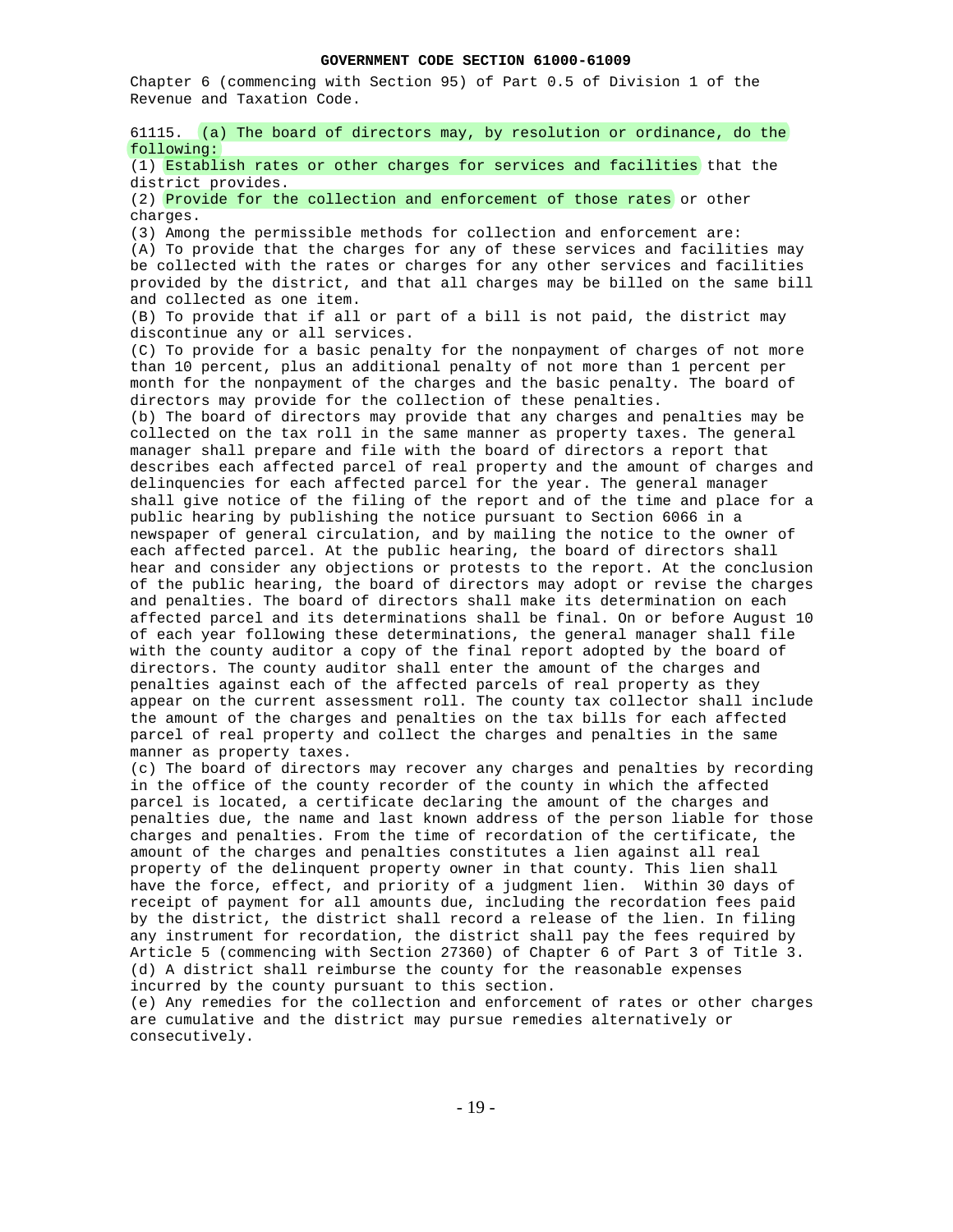61116. (a) A district may accept any revenue money, grants, goods, or services from any federal, state, regional, or local agency or from any person for any lawful purpose of the district. (b) In addition to any other existing authority, a district may borrow money and incur indebtedness pursuant to Article 7 (commencing with Section 53820), Article 7.5 (commencing with Section 53840), Article 7.6 (commencing with Section 53850), and Article 7.7 (commencing with Section 53859) of Chapter 4

of Part 1 of Division 2 of Title 5.

61117. The board of directors may establish a revolving fund pursuant to Article 15 (commencing with Section 53950) of Chapter 4 of Part 1 of Division 2 of Title 5.

61118. (a) The board of directors shall provide for regular audits of the district's accounts and records pursuant to Section 26909. (b) The board of directors shall provide for the annual financial reports to the Controller pursuant to Article 9 (commencing with Section 53890) of Chapter 4 of Part 1 of Division 2 of Title 5.

61119. All claims for money or damages against a district are governed by Part 3 (commencing with Section 900) and Part 4 (commencing with Section 940) of Division 3.6 of Title 1. 61120. Whenever the board of directors determines that the amount of revenue available to the district or any of its zones is inadequate to meet the costs of operating and maintaining the facilities, programs, and services authorized by this division, the board of directors may raise revenues pursuant to this chapter or any other provision of law.

61121. A district may levy special taxes pursuant to: (a) Article 3.5 (commencing with Section 50075) of Chapter 1 of Part 1 of Division 1 of Title 5. The special taxes shall be applied uniformly to all taxpayers or all real property within the district, except that unimproved property may be taxed at a lower rate than improved property. (b) The Mello-Roos Community Facilities Act of 1982, Chapter 2.5 (commencing with Section 53311) of Part 1 of Division 2 of Title 5.

61122. A district may levy benefit assessments for operations and maintenance consistent with the requirements of Article XIIID of the California Constitution, including, but not limited to, benefit assessments levied pursuant to any of the following: (a) The Improvement Act of 1911, Division 7 (commencing with Section 5000) of the Streets and Highways Code. (b) The Improvement Bond Act of 1915, Division 10 (commencing with Section 8500) of the Streets and Highways Code. (c) The Municipal Improvement Act of 1913, Division 12 (commencing with Section 10000) of the Streets and Highways Code. (d) The Landscaping and Lighting Assessment Act of 1972, Part 2 (commencing with Section 22500) of Division 15 of the Streets and Highways Code, notwithstanding Section 22501 of the Streets and Highways Code. (e) Any other statutory authorization enacted on or after January 1, 2006.

61123. (a) A board of directors may charge a fee to cover the cost of any service which the district provides or the cost of enforcing any regulation for which the fee is charged. No fee shall exceed the costs reasonably borne by the district in providing the service or enforcing the regulation for which the fee is charged.

(b) Before imposing or increasing any fee for property-related services, a board of directors shall follow the procedures in Section 6 of Article XIIID of the California Constitution.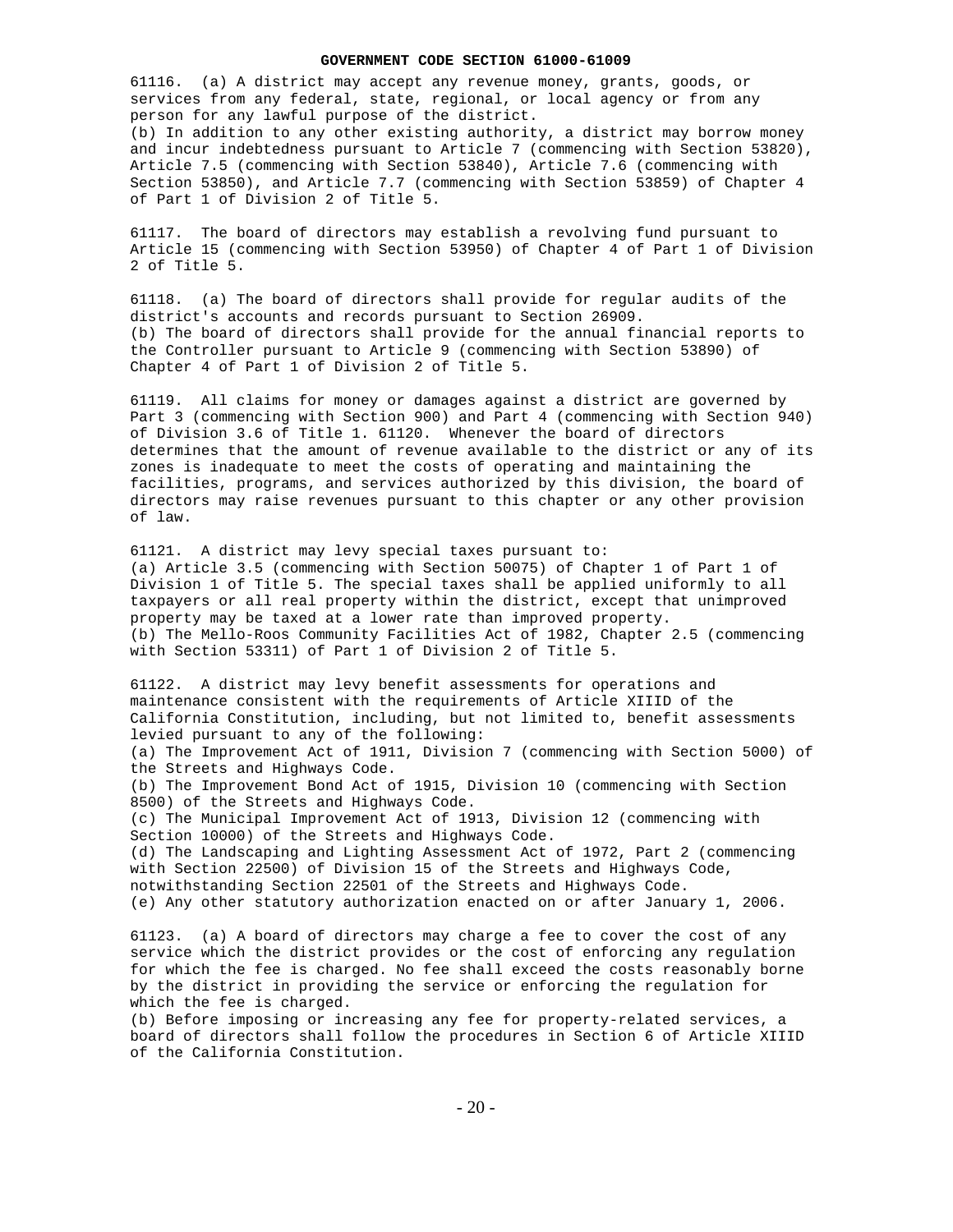(c) A board of directors may charge residents or taxpayers of the district a fee authorized by this section that is less than the fee which it charges nonresidents or nontaxpayers.

(d) A board of directors may authorize district employees to waive the payment, in whole or in part, of a fee authorized by this section when the board of directors determines that payment would not be in the public interest. Before authorizing any waiver, a board of directors shall adopt a resolution that specifies the policies and procedures governing waivers.

61124. (a) A district may charge standby charges for water, sewer, or water and sewer services pursuant to the Uniform Standby Charge Procedures Act, Chapter 12.4 (commencing with Section 54984) of Part 1 of Division 2 of Title 5.

(b) A standby charge charged by a district pursuant to the former Chapter 1 (commencing with Section 61750) of the former Part 6 of the former Division 1 shall be exempt from subdivision (a), provided that any subsequent increases shall be subject to subdivision (a). 61125. Whenever the board of directors determines that the amount of revenue available to the district or any of its zones is inadequate to acquire, construct, improve, rehabilitate, or replace the facilities authorized by this division, or for funding or refunding any outstanding indebtedness, the board of directors may incur debt and raise revenues pursuant to this chapter or any other provision of law.

61126. (a) Whenever a board of directors determines that it is necessary to incur a general obligation bond indebtedness for the acquisition or improvement of real property, the board of directors may proceed pursuant to Article 11 (commencing with Section 5790) of Chapter 4 of Division 5 of the Public Resources Code.

(b) Notwithstanding subdivision (a), a district shall not incur bonded indebtedness pursuant to this section that exceeds 15 percent of the assessed value of all taxable property in the district at the time that the bonds are issued.

61127. A board of directors may finance any enterprise and issue revenue bonds pursuant to the Revenue Bond Law of 1941, Chapter 6 (commencing with Section 54300) of Part 1 of Division 2 of Title 5.

61128. A district may finance facilities and issue bonds pursuant to the Mello-Roos Community Facilities Act of 1982, Chapter 2.5 (commencing with Section 53311) of Part 1 of Division 2 of Title 5.

61129. A district may levy benefit assessments to finance facilities consistent with the requirements of Article XIII D of the California Constitution, including, but not limited to, benefit assessments levied pursuant to any of the following: (a) The Improvement Act of 1911, Division 7 (commencing with Section 5000) of the Streets and Highways Code. (b) The Improvement Bond Act of 1915, Division 10 (commencing with Section 8500) of the Streets and Highways Code. (c) The Municipal Improvement Act of 1913, Division 12 (commencing with Section 10000) of the Streets and Highways Code. (d) The Landscaping and Lighting Assessment Act of 1972, Part 2 (commencing with Section 22500) of Division 15 of the Streets and Highways Code, notwithstanding Section 22501 of the Streets and Highways Code. (e) Any other statutory authorization enacted on or after January 1, 2006.

61130. A district may acquire and improve land, facilities, or equipment and issue securitized limited obligation notes pursuant to Article 7.4 (commencing with Section 53835) of Chapter 4 of Part 1 of Division 2 of Title 5.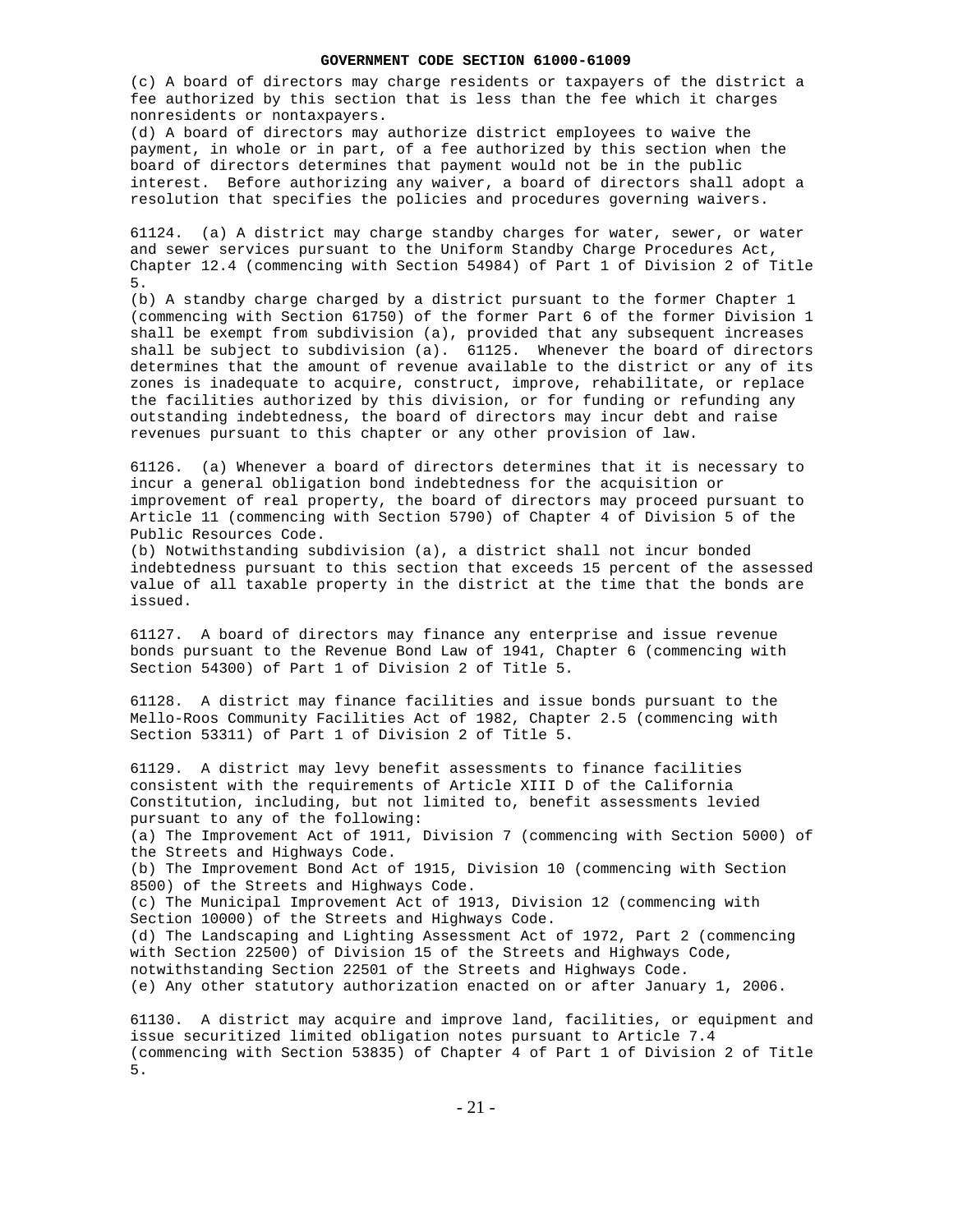61131. (a) A district may issue promissory notes to borrow money and incur indebtedness for any lawful purpose, including, but not limited to, the payment of current expenses, pursuant to this section.

(b) The total amount of indebtedness incurred pursuant to this section outstanding at any one time shall not exceed 5 percent of the district's total enterprise and non-enterprise revenues in the preceding fiscal year. Any indebtedness incurred pursuant to this section shall be repaid within five years from the date on which it is incurred. Any indebtedness incurred pursuant to this section shall bear interest at a rate which shall not exceed the rate permitted under Article 7 (commencing with Section 53530) of Chapter 3 of Part 1 of Division 2 of Title 5.

(c) Each indebtedness incurred pursuant to this section shall be authorized by resolution adopted by a four-fifths vote of the total membership of the board of directors and shall be evidenced by a promissory note signed by the president of the board of directors and the general manager. 61140. (a) Whenever a board of directors determines that it is in the public interest to provide different services, provide different levels of service, provide different facilities, or raise additional revenues within specific areas of the district, it may form one or more zones pursuant to this chapter. (b) The board of directors shall initiate proceedings for the formation of a new zone by adopting a resolution that does all of the following: (1) States that the proposal is made pursuant to this chapter. (2) Sets forth a description of the boundaries of the territory to be

included in the zone.

(3) States the reasons for forming the zone.

(4) States the different services, different levels of service, different facilities, or additional revenues that the zone will provide. (5) Sets forth the methods by which those services, levels of service, or facilities will be financed.

(6) Proposes a name or number for the zone.

(c) A proposal to form a new zone may also be initiated by a petition signed by not less than 10 percent of the registered voters residing within the proposed zone. The petition shall contain all of the matters required by subdivision (b).

(d) Upon the adoption of a resolution or the receipt of a valid petition, the board of directors shall fix the date, time, and place for the public hearing on the formation of the zone. The board of directors shall publish notice of the hearing, including the information required by subdivision (b), pursuant to Section 6061 in one or more newspapers of general circulation in the district. The board of directors shall mail the notice at least 20 days before the date of the hearing to all owners of property within the proposed zone. The board of directors shall post the notice in at least three public places within the territory of the proposed zone.

61141. (a) At the hearing, the board of directors shall hear and consider any protests to the formation of the zone. If, at the conclusion of the hearing, the board of directors determines either that more than 50 percent of the total number of voters residing within the proposed zone have filed written objections to the formation, or that property owners who own more than 50 percent of the assessed value of all taxable property in the proposed zone have filed written objections to the formation, then the board of directors shall terminate the proceedings. If the board of directors determines that the written objections have been filed by 50 percent or less of those voters or property owners who own 50 percent or less than the assessed value of all taxable property, then the board of directors may proceed to form the zone.

(b) If the resolution or petition proposes that the zone use special taxes, benefit assessments, fees, standby charges, bonds, or notes to finance its purposes, the board of directors shall proceed according to law. If the voters or property owners do not approve those funding methods, the zone shall not be formed.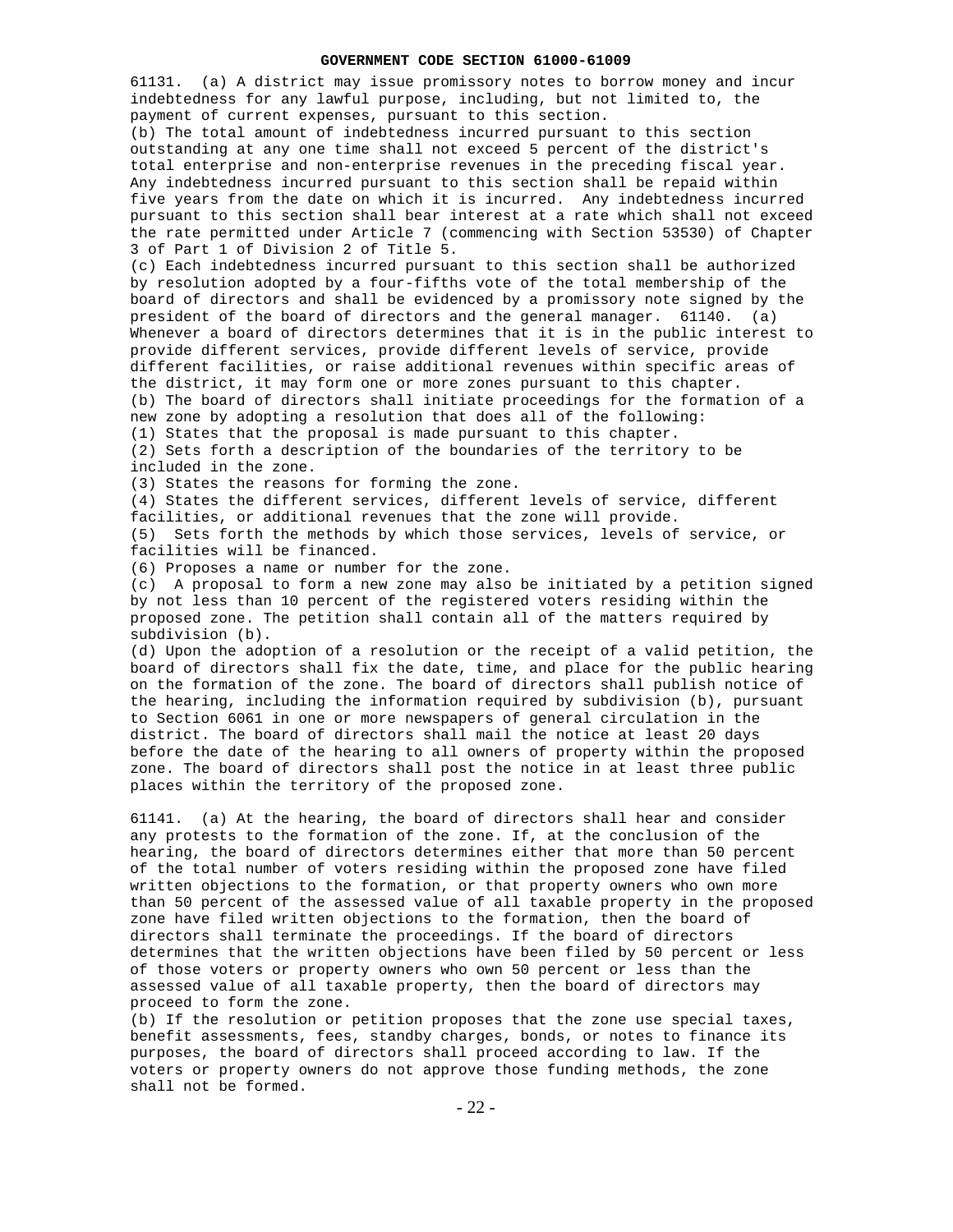61142. A board of directors may change the boundaries of a zone or dissolve a zone by following the procedures in Sections 61140 and 61141.

61143. A local agency formation commission shall have no power or duty to review and approve or disapprove a proposal to form a zone, a proposal to change the boundaries of a zone, or a proposal to dissolve a zone.

61144. (a) As determined by the board of directors, a district may provide any service, any level of service, or any facility within a zone that the district may provide in the district as a whole.

(b) As determined by the board of directors and pursuant to the requirements of this division, a district may exercise any fiscal powers within a zone that the district may exercise in the district as a whole. (c) Any special taxes, benefit assessments, rates, fees, charges, standby

charges, bonds, or notes which are intended solely for the support of services or facilities within a zone, shall be levied, assessed, and charged within the boundaries of the zone.

(d) A district shall not incur a general obligation bonded indebtedness for the benefit of a zone pursuant to this section that exceeds 5 percent of the assessed value of all taxable property in the zone at the time that the bonds are issued. In computing this limit, the 5 percent shall include any other general obligation bonded indebtedness applicable to that zone. (e) A district shall not issue promissory notes for the benefit of a zone pursuant to Section 61131 that exceed 5 percent of the zone's total enterprise and nonenterprise revenues in the preceding fiscal year. In computing this limit, the 5 percent shall include any other promissory notes

61226.5. A district may destroy a record pursuant to Chapter 7 (commencing with Section 60200) of Division 1 of Title 6.

applicable to that zone.